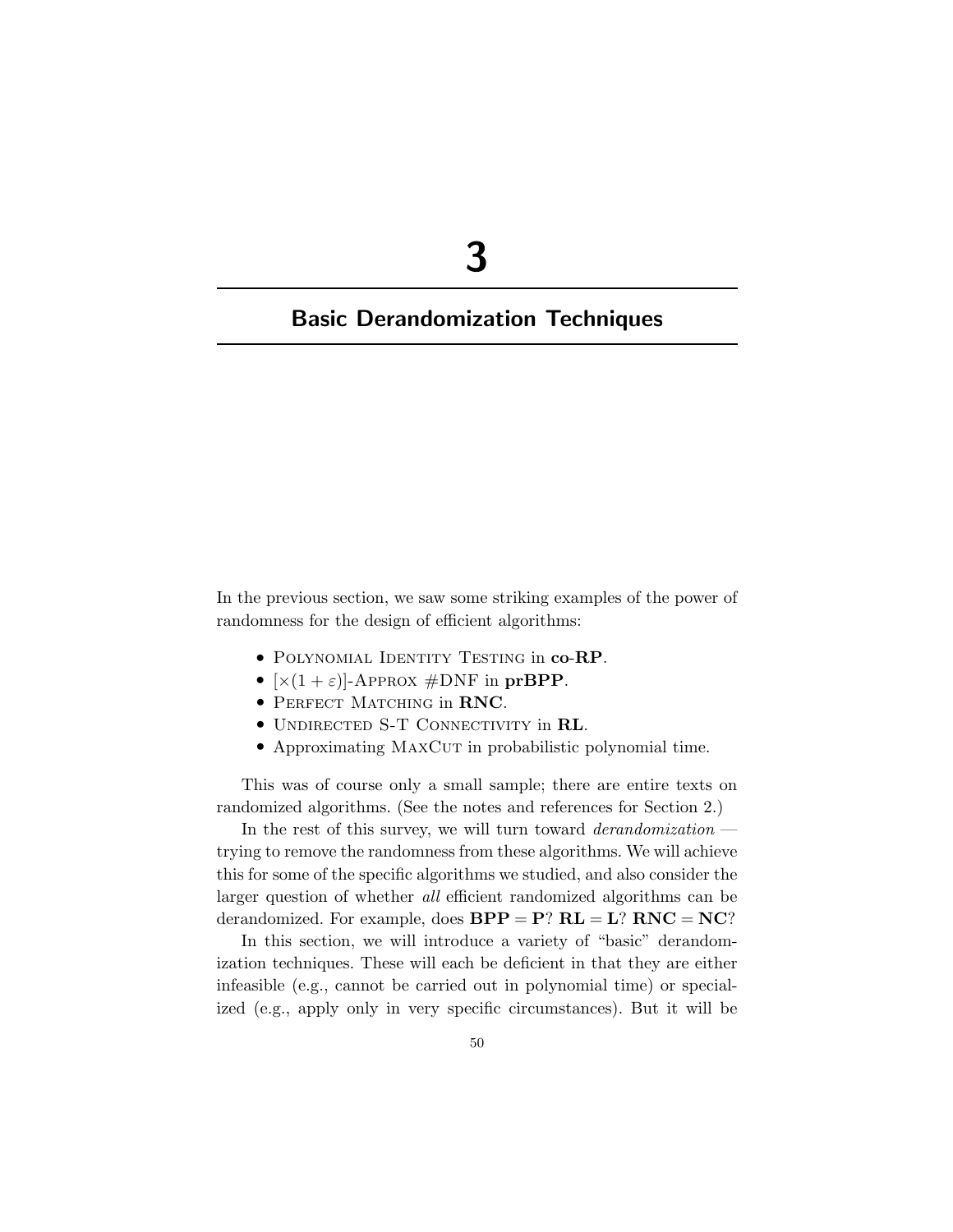useful to have these as tools before we proceed to study more sophisticated tools for derandomization (namely, the "pseudorandom objects" of Sections 4–7).

## **3.1 Enumeration**

We are interested in quantifying how much savings randomization provides. One way of doing this is to find the smallest possible upper bound on the deterministic time complexity of languages in **BPP**. For example, we would like to know which of the following complexity classes contain **BPP**:

| Definition 3.1 (Deterministic Time Classes). <sup>1</sup> |
|-----------------------------------------------------------|
|-----------------------------------------------------------|

**DTIME** $(t(n)) = \{L : L \text{ can be decided deterministically}\}$ 

| in time $O(t(n))$ }                                                           |                          |
|-------------------------------------------------------------------------------|--------------------------|
| ${\bf P} = \cup_c {\bf DTIME}(n^c)$                                           | ("polynomial time")      |
| $\tilde{\mathbf{P}} = \cup_{c} \mathbf{DTIME}(2^{(\log n)^c})$                | ("quasipolynomial time") |
| $\textbf{SUBEXP} = \bigcap_{\varepsilon} \textbf{DTIME}(2^{n^{\varepsilon}})$ | ("subexponential time")  |
| $\textbf{EXP} = \cup_c \textbf{DTIME}(2^{n^c})$                               | ("exponential time")     |

The "Time Hierarchy Theorem" of complexity theory implies that all of these classes are distinct, i.e.,  $P \subseteq \tilde{P} \subseteq \textbf{SUBEXP} \subseteq \textbf{EXP}$ . More generally, it says that  $DTIME(O(t(n)/log t(n))) \subseteq DTIME(t(n))$  for any efficiently computable time bound  $t$ . (What is difficult in complexity theory is separating classes that involve different computational resources, like deterministic time versus nondeterministic time.)

Enumeration is a derandomization technique that enables us to deterministically simulate any randomized algorithm with an exponential slowdown.

#### **Proposition 3.2. BPP** ⊂ **EXP**.

<sup>&</sup>lt;sup>1</sup> Often **DTIME**( $\cdot$ ) is written as **TIME**( $\cdot$ ), but we include the **D** to emphasize that it refers to deterministic rather than randomized algorithms. Also, in some contexts (e.g., cryptography), "exponential time" refers to  $DTIME(2^{O(n)})$  and "subexponential time" to be **DTIME** $(2^{o(n)})$ ; we will use **E** to denote the former class when it arises in Section 7.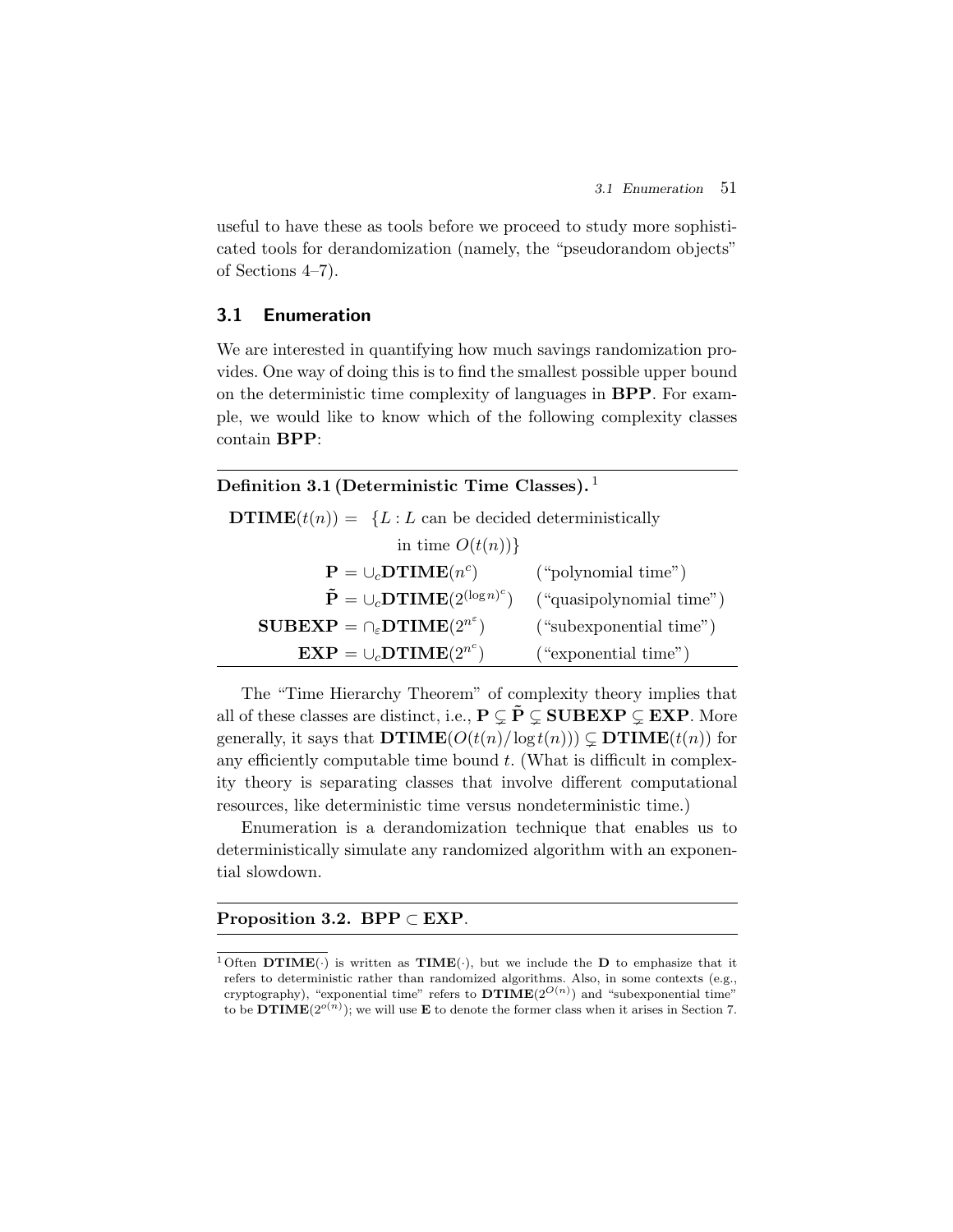*Proof.* If L is in **BPP**, then there is a probabilistic polynomial-time algorithm A for L running in time  $t(n)$  for some polynomial t. As in the proof of Theorem 2.30, we write  $A(x; r)$  for As output on input  $x \in \{0,1\}^n$  and coin tosses  $r \in \{0,1\}^{m(n)}$ , where we may assume  $m(n) \leq$  $t(n)$  without loss of generality. Then:

$$
\Pr[A(x; r) \text{ accepts}] = \frac{1}{2^{m(n)}} \sum_{r \in \{0, 1\}^{m(n)}} A(x; r)
$$

We can compute the right-hand side of the above expression in deterministic time  $2^{m(n)} \cdot t(n)$ .  $\Box$ 

We see that the enumeration method is *general* in that it applies to all **BPP** algorithms, but it is *infeasible* (taking exponential time). However, if the algorithm uses only a small number of random bits, it becomes feasible:

**Proposition 3.3.** If L has a probabilistic polynomial-time algorithm that runs in time  $t(n)$  and uses  $m(n)$  random bits, then  $L \in$ **DTIME** $(t(n) \cdot 2^{m(n)})$ . In particular, if  $t(n) = \text{poly}(n)$  and  $m(n) =$  $O(\log n)$ , then  $L \in \mathbf{P}$ .

Thus an approach to proving  $BPP = P$  is to show that the number of random bits used by any **BPP** algorithm can be reduced to  $O(\log n)$ . We will explore this approach in Section 7. However, to date, Proposition 3.2 remains the best unconditional upper-bound we have on the deterministic time-complexity of **BPP**.

**Open Problem 3.4.** Is **BPP** "closer" to **P** or **EXP**? Is **BPP**  $\subset \tilde{P}$ ? Is **BPP** ⊂ **SUBEXP**?

#### **3.2 Nonconstructive/Nonuniform Derandomization**

Next we look at a derandomization technique that can be implemented efficiently but requires some nonconstructive "advice" that depends on the input length.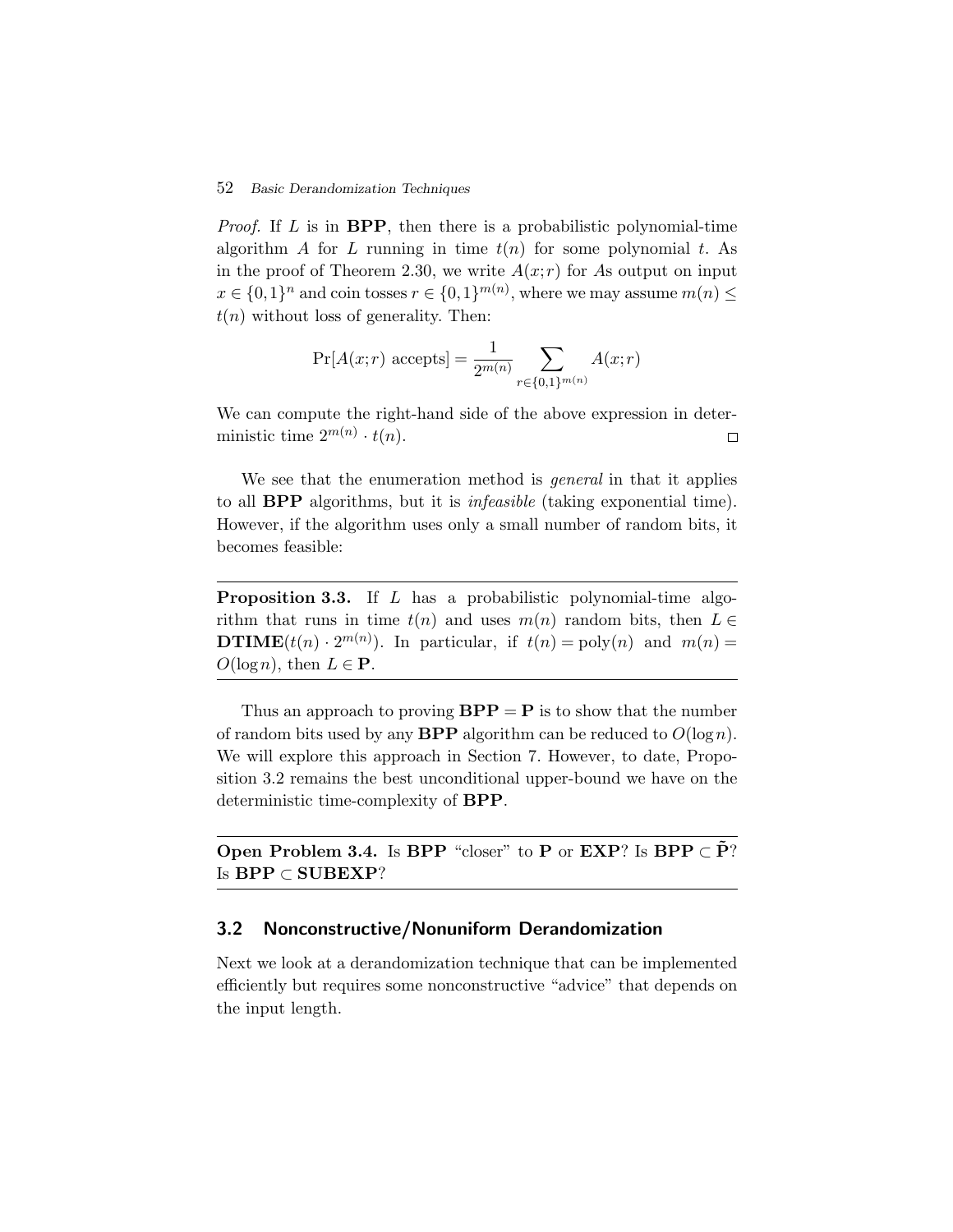**Proposition 3.5.** If  $A(x; r)$  is a randomized algorithm for a language L that has error probability smaller than  $2^{-n}$  on inputs x of length n, then for every n, there exists a fixed sequence of coin tosses  $r_n$  such that  $A(x; r_n)$  is correct for all  $x \in \{0,1\}^n$ .

*Proof.* We use the Probabilistic Method. Consider  $R_n$  chosen uniformly at random from  $\{0,1\}^{r(n)}$ , where  $r(n)$  is the number of coin tosses used by  $A$  on inputs of length  $n$ . Then  $(1)^{r(n)}$ <br>ength<br> $\in \{0,$ <br> $\leq \sum$ 

$$
\Pr[\exists x \in \{0,1\}^n \text{ s.t. } A(x; R_n) \text{ incorrect on } x]
$$
  
\$\leq \sum\_x \Pr[A(x; R\_n) \text{ incorrect on } x]\$  
\$< 2^n \cdot 2^{-n} = 1\$

Thus, there exists a fixed value  $R_n = r_n$  that yields a correct answer for all  $x \in \{0,1\}^n$ .  $\Box$ 

The advantage of this method over enumeration is that once we have the fixed string  $r_n$ , computing  $A(x; r_n)$  can be done in polynomial time. However, the proof that  $r_n$  exists is nonconstructive; it is not clear how to find it in less than exponential time.

Note that we know that we can reduce the error probability of any **BPP** (or **RP**, **RL**, **RNC**, etc.) algorithm to smaller than  $2^{-n}$  by repetitions, so this proposition is always applicable. However, we begin by looking at some interesting special cases.

**Example 3.6 (Perfect Matching).** We apply the proposition to Algorithm 2.7. Let  $G = (V, E)$  be a bipartite graph with m vertices on each side, and let  $A^{G}(x_{1,1},...,x_{m,m})$  be the matrix that has entries  $A_{i,j}^G = x_{i,j}$  if  $(i,j) \in E$ , and  $A_{i,j}^G = 0$  if  $(i,j) \notin E$ . Recall that the polynomial det( $A^{G}(x)$ ) is nonzero if and only if G has a perfect matching. Let  $S_m = \{0, 1, 2, \ldots, m2^{m^2}\}\.$  We argued that, by the Schwartz-Zippel Lemma, if we choose  $\alpha \stackrel{R}{\leftarrow} S_m^{m^2}$  at random and evaluate  $\det(A^G(\alpha))$ , we can determine whether  $\det(A^G(x))$  is zero with error probability at most  $m/|S|$  which is smaller than  $2^{-m^2}$ . Since a bipartite graph with m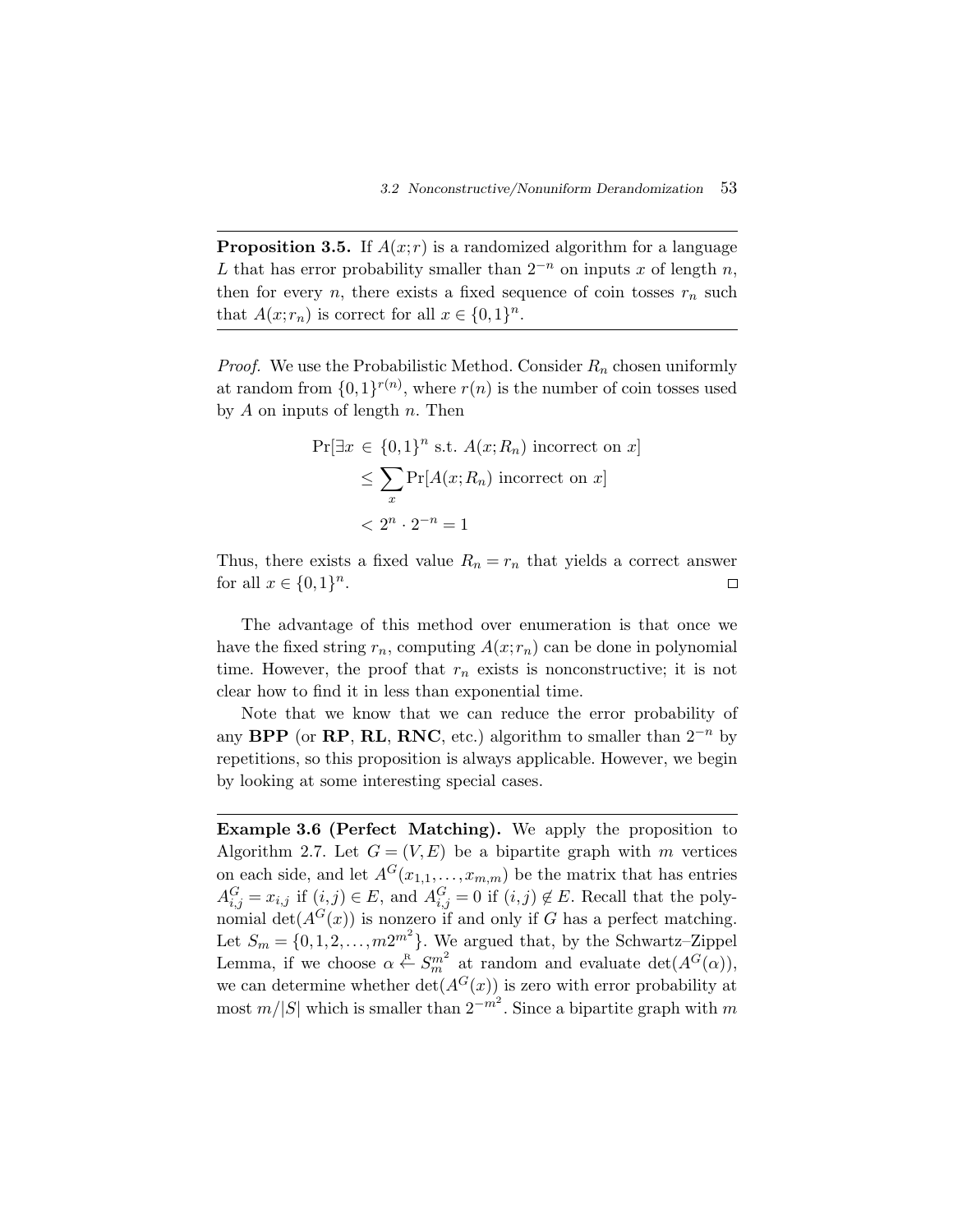vertices per side is specified by a string of length  $n = m^2$ , by Proposition 3.5 we know that for every m, there exists an  $\alpha_m \in S_m^{m^2}$  such that  $\det(A^G(\alpha_m)) \neq 0$  if and only if G has a perfect matching, for every bipartite graph  $G$  with  $m$  vertices on each side.

**Open Problem 3.7.** Can we find such an  $\alpha_m \in \{0, \ldots, m2^{m^2}\}^{m^2}$ explicitly, i.e., *deterministically* and *efficiently*? An **NC** algorithm (i.e., parallel time polylog $(m)$  with poly $(m)$  processors) would put PERFECT MATCHING in deterministic NC, but even a subexponential-time algorithm would be interesting.

**Example 3.8 (Universal Traversal Sequences).** Let G be a connected d-regular undirected multigraph on n vertices. From Theorem 2.49, we know that a random walk of  $\text{poly}(n, d)$  steps from any start vertex will visit any other vertex with high probability. By increasing the length of the walk by a polynomial factor, we can ensure that *every* vertex is visited with probability greater than  $1 - 2^{-nd \log n}$ . By the same reasoning as in the previous example, we conclude that for every pair  $(n, d)$ , there exists a *universal traversal sequence*  $w \in$  $\{1,2,\ldots,d\}^{\text{poly}(n,d)}$  such that for every *n*-vertex, *d*-regular, connected G and every vertex  $s$  in  $G$ , if we start from  $s$  and follow  $w$  then we will visit the entire graph.

**Open Problem 3.9.** Can we construct such a universal traversal sequence explicitly (e.g., in polynomial time or even logarithmic space)?

There has been substantial progress toward resolving this question in the positive; see Section 4.4.

We now cast the nonconstructive derandomizations provided by Proposition 3.5 in the language of "nonuniform" complexity classes.

**Definition 3.10.** Let **C** be a class of languages, and  $\mathbf{a} : \mathbb{N} \to \mathbb{N}$  be a function. Then  $\mathbf{C}/\mathbf{a}$  is the class of languages defined as follows:  $L \in \mathbf{C}/\mathbf{a}$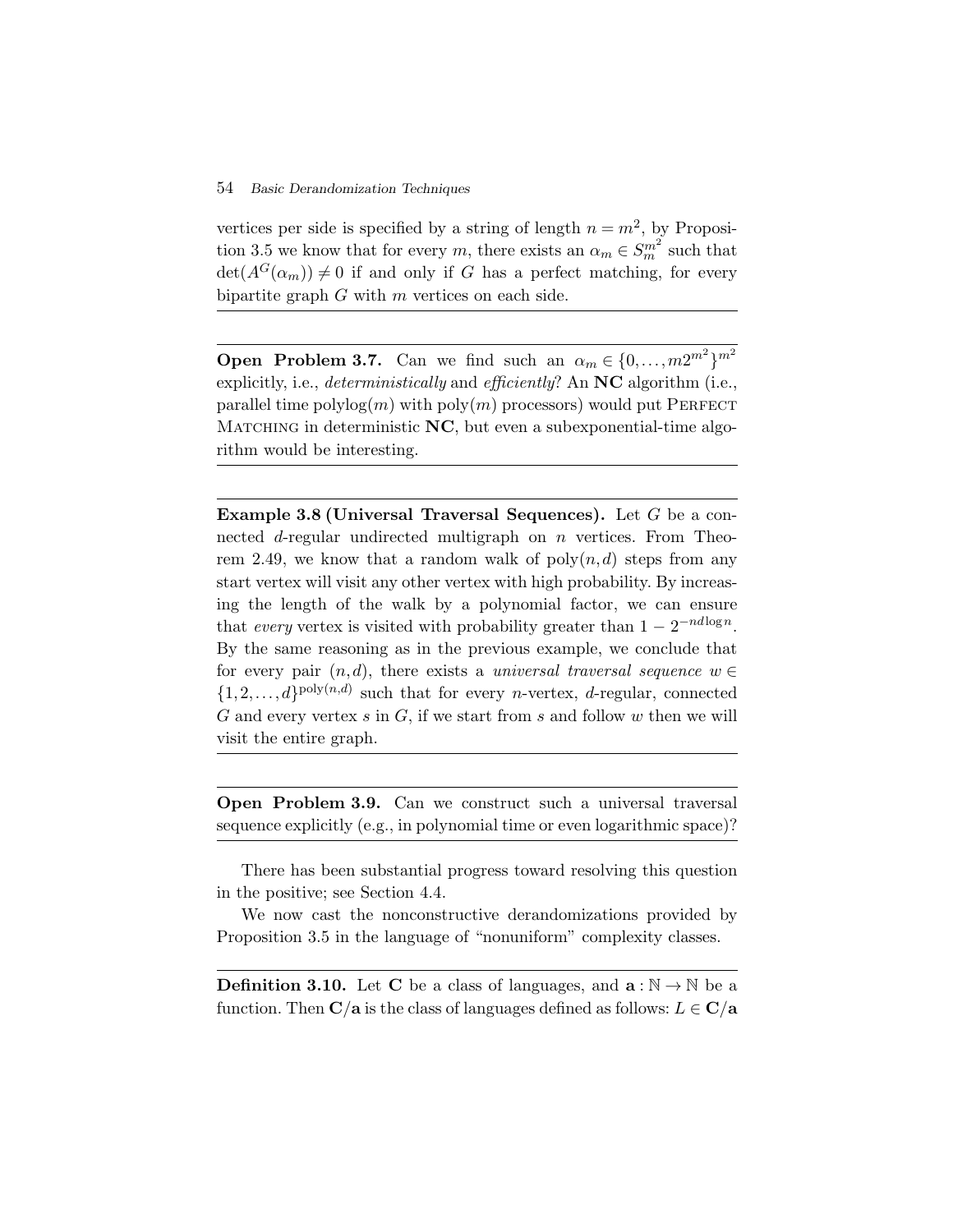if there exists  $L' \in \mathbb{C}$ , and  $\alpha_1, \alpha_2, \ldots \in \{0,1\}^*$  with  $|\alpha_n| \leq a(n)$ , such that  $x \in L \Leftrightarrow (x, \alpha_{|x|}) \in L'$ . The  $\alpha$ s are called the *advice* strings. 3.2<br>
here exists  $L' \in \mathbf{C}$ , are<br>  $\mathbf{r} \in L \Leftrightarrow (x, \alpha_{|x|}) \in L$ <br> **P**/**poly** is the class  $\bigcup$ 

 $P/poly$  is the class  $\bigcup_{c} P/n^{c}$ , i.e., polynomial time with polynomial advice.

A basic result in complexity theory is that **P**/**poly** is exactly the class of languages that can be decided by polynomial-sized Boolean circuits:

**Fact 3.11.**  $L \in \mathbf{P}$ /**poly** iff there is a sequence of Boolean circuits  ${C_n}_{n\in\mathbb{N}}$  and a polynomial p such that for all n

- (1)  $C_n : \{0,1\}^n \to \{0,1\}$  decides  $L \cap \{0,1\}^n$
- (2)  $|C_n| \leq p(n)$ .

We refer to **P**/**poly** as a "nonuniform" model of computation because it allows for different, unrelated "programs" for each input length (e.g., the circuits  $C_n$ , or the advice  $\alpha_n$ ), in contrast to classes like **P**, **BPP**, and **NP**, that require a single "program" of constant size specifying how the computation should behave for inputs of arbitrary length. Although  $P/poly$  contains some undecidable problems,<sup>2</sup> people generally believe that  $\mathbf{NP} \not\subset \mathbf{P}/\mathbf{poly}$ . Indeed, trying to prove lower bounds on circuit size is one of the main approaches to proving  $P \neq NP$ , since circuits seem much more concrete and combinatorial than Turing machines. However, this too has turned out to be quite difficult; the best circuit lower bound known for computing an explicit function is roughly 5n.

Proposition 3.5 directly implies:

## **Corollary 3.12.** BPP  $\subset$  **P**/**poly**.

A more general meta-theorem is that "nonuniformity is more powerful than randomness."

 $2$ Consider the unary version of the HALTING PROBLEM, which can be decided in constant time given advice  $\alpha_n \in \{0,1\}$  that specifies whether the nth Turing machine halts or not.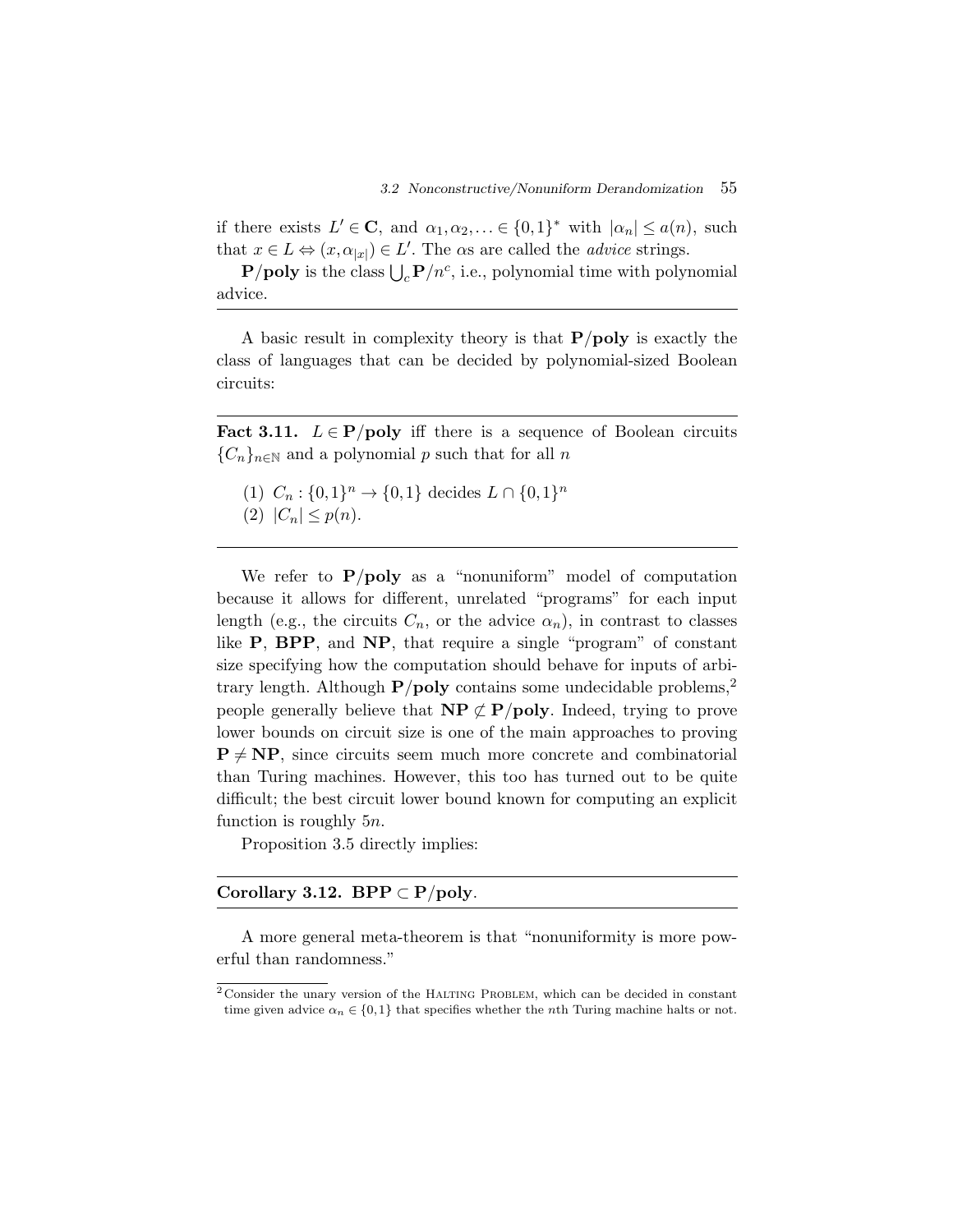#### **3.3 Nondeterminism**

Although physically unrealistic, nondeterminism has proven to be a very useful resource in the study of computational complexity (e.g., leading to the class **NP**). Thus it is natural to study how it compares in power to randomness. Intuitively, with nondeterminism we should be able to guess a "good" sequence of coin tosses for a randomized algorithm and then do the computation deterministically. This intuition does apply directly for randomized algorithms with 1-sided error:

#### **Proposition 3.13.**  $RP \subset NP$ .

*Proof.* Let  $L \in \mathbf{RP}$  and A be a randomized algorithm that decides it. A polynomial-time verifiable witness that  $x \in L$  is any sequence of coin tosses r such that  $A(x; r) = \text{accept.}$  $\Box$ 

However, for 2-sided error (**BPP**), containment in **NP** is not clear. Even if we guess a "good" random string (one that leads to a correct answer), it is not clear how we can verify it in polynomial time. Indeed, it is consistent with current knowledge that **BPP** equals **NEXP** (nondeterministic exponential time)! Nevertheless, there is a sense in which we can show that **BPP** is no more powerful than **NP**:

#### **Theorem 3.14.** If  $P = NP$ , then  $P = BPP$ .

*Proof.* For any language  $L \in \text{BPP}$ , we will show how to express membership in  $L$  using two quantifiers. That is, for some polynomial-time predicate P,

$$
x \in L \quad \Longleftrightarrow \quad \exists y \forall z P(x, y, z), \tag{3.1}
$$

where we quantify over y and z of length poly $(|x|)$ .

Assuming  $P = NP$ , we can replace  $\forall z P(x, y, z)$  by a polynomialtime predicate  $Q(x,y)$ , because the language  $\{(x,y): \forall z P(x,y,z)\}\$ is in **co**- $\mathbf{NP} = \mathbf{P}$ . Then  $L = \{x : \exists y Q(x, y)\} \in \mathbf{NP} = \mathbf{P}$ .

To obtain the two-quantifier expression (3.1), consider a randomized algorithm  $A$  for  $L$ , and assume w.l.o.g. that its error probability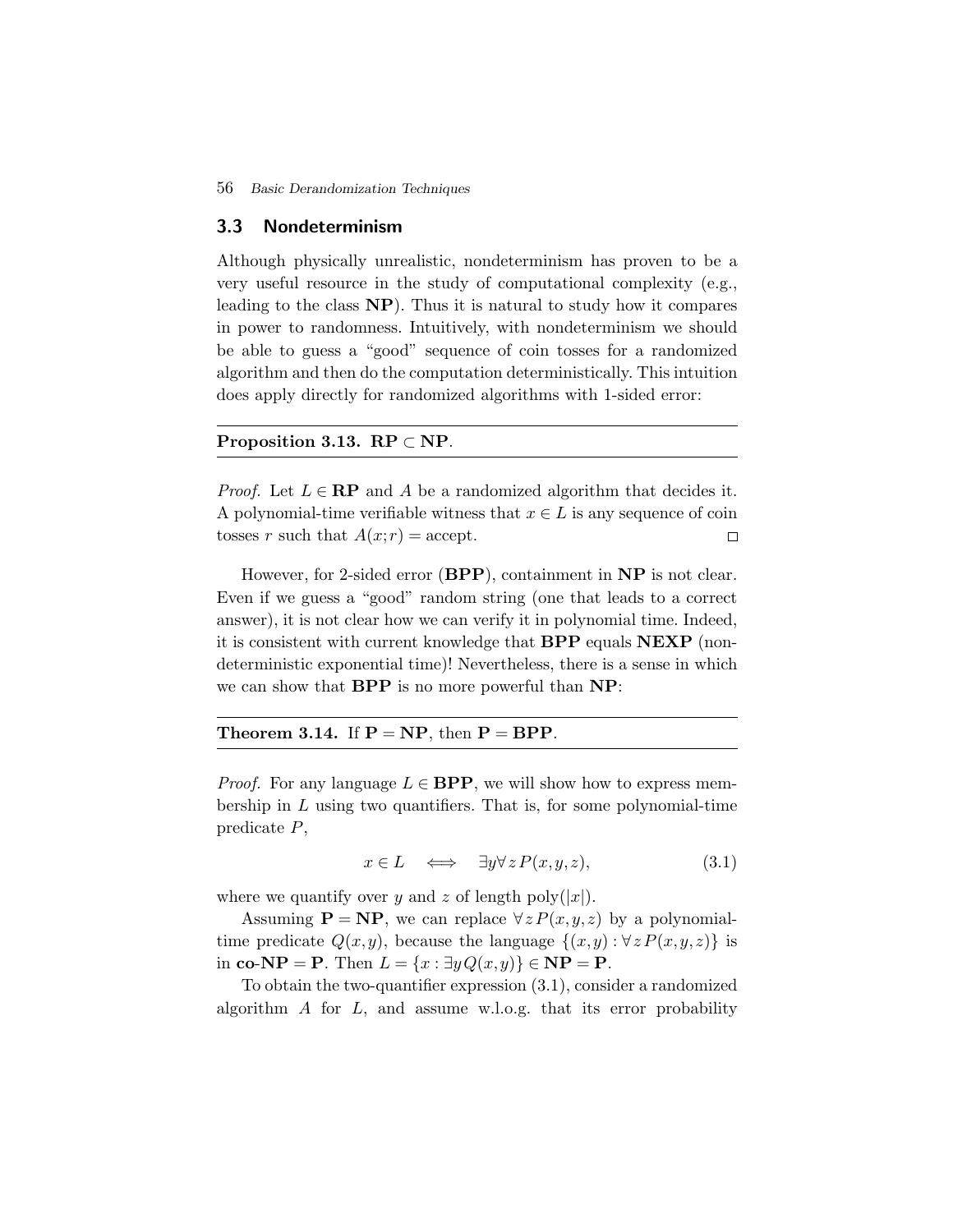is smaller than  $2^{-n}$  and that it uses  $m = \text{poly}(n)$  coin tosses. Let  $A_x \subset \{0,1\}^m$  be the set of coin tosses r for which  $A(x; r) = 1$ . We will show that if x is in L, there exist m "shifts" (or "translations") of  $A_x$ that cover all points in  $\{0,1\}^m$ . (Notice that this is a  $\exists\forall$  statement.) Intuitively, this should be possible because  $A_x$  contains all but an exponentially small fraction of  $\{0,1\}^m$ . On the other hand if  $x \notin L$ , then no m shifts of  $A_x$  can cover all of  $\{0,1\}^m$ . Intuitively, this is because  $A_x$ is an exponentially small fraction of  $\{0,1\}^m$ .

Formally, by a "shift of  $A_x$ " we mean a set of the form  $A_x \oplus s =$  $\{r \oplus s : r \in A_x\}$  for some  $s \in \{0,1\}^m$ ; note that  $|A_x \oplus s| = |A_x|$ . We will show Formally, by a "shift of  $A_x$ " we mean a set of the<br>
{ $r \oplus s : r \in A_x$ } for some  $s \in \{0,1\}^m$ ; note that  $|A_x$ <br>
will show<br>  $x \in L \Rightarrow \exists s_1, s_2, \ldots, s_m \in \{0,1\}^m \forall r \in \{0,1\}^m$   $r \in \binom{m}{k}$ 

w in show  
\n
$$
x \in L \Rightarrow \exists s_1, s_2, ..., s_m \in \{0, 1\}^m \forall r \in \{0, 1\}^m \quad r \in \bigcup_{i=1}^m (A_x \oplus s_i)
$$
  
\n $\Leftrightarrow \exists s_1, s_2, ..., s_m \in \{0, 1\}^m \forall r \in \{0, 1\}^m \quad \bigvee_{i=1}^m (A(x; r \oplus s_i) = 1);$   
\n $x \notin L \Rightarrow \forall s_1, s_2, ..., s_m \in \{0, 1\}^m \exists r \in \{0, 1\}^m \quad r \notin \bigcup_{i=1}^m (A_x \oplus s_i)$   
\n $\Leftrightarrow \forall s_1, s_2, ..., s_m \in \{0, 1\}^m \exists r \in \{0, 1\}^m \quad \neg \bigvee_{i=1}^m (A(x; r \oplus s_i) = 1).$ 

We prove both parts by the Probabilistic Method, starting with the second (which is simpler).

 $x \notin L$  Let  $s_1, \ldots, s_m$  be arbitrary, and choose  $R \stackrel{\text{R}}{\leftarrow} \{0,1\}^m$  at random. Now  $A_x$  and hence each  $A_x \oplus s_i$  contains less than a  $2^{-n}$  fraction of  $\{0,1\}^m$ . So, by a union bound, Exercise and change and hence each  $A_x \in (0,1)^m$ . So, by a unit  $\bigcup (A_x \oplus s_i) \big] \leq \sum$ 

$$
\Pr[R \in \bigcup_i (A_x \oplus s_i)] \le \sum_i \Pr[R \in A_x \oplus s_i]
$$
  
< 
$$
< m \cdot 2^{-n} < 1,
$$

for sufficiently large *n*. In particular, there exists an  $r \in$ for sufficiently large *n*. In partic  $\{0,1\}^m$  such that  $r \notin \bigcup_i (A_x \oplus s_i)$ .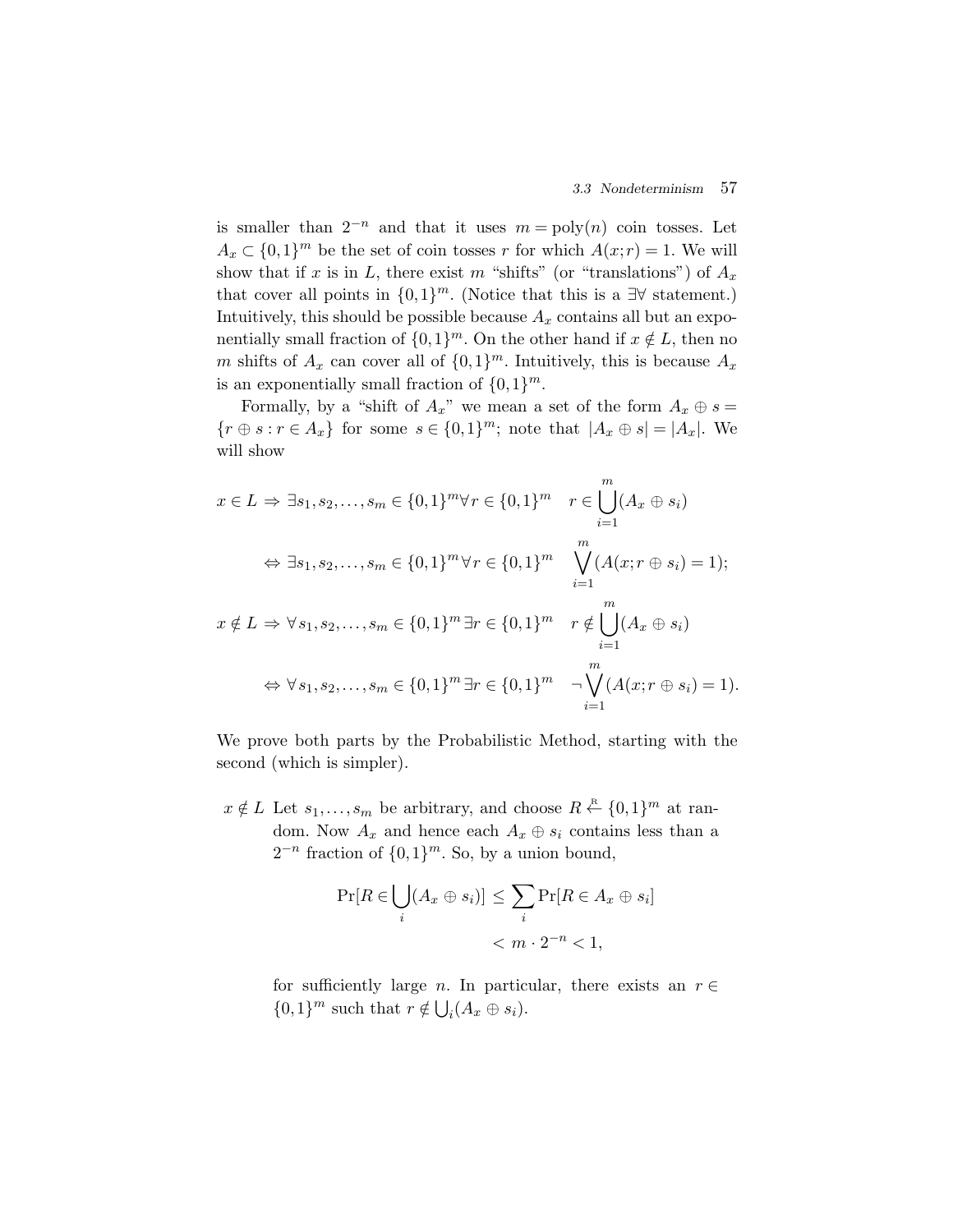$x \in L$ : Choose  $S_1, S_2, \ldots, S_m \stackrel{\text{R}}{\leftarrow} \{0,1\}^m$ . Then, for every fixed r, we have: echniques<br>  $S_m \stackrel{\text{R}}{\leftarrow} \{0,1\}^m$ . Tl<br>  $(A_x \oplus S_i)$ ] =  $\prod$ 

$$
Pr[r \notin \bigcup_i (A_x \oplus S_i)] = \prod_i Pr[r \notin A_x \oplus S_i]
$$

$$
= \prod_i Pr[S_i \notin A_x \oplus r]
$$

$$
= \prod_i Pr[S_i \notin A_x \oplus r]
$$

$$
< (2^{-n})^m,
$$

since  $A_x$  and hence  $A_x \oplus r$  contains more than a  $1 - 2^{-n}$ fraction of  $\{0,1\}^m$ . By a union bound, we have: since  $A_x$  and hence  $A_x \oplus t$  contains more than a  $1 - 2$ <br>fraction of  $\{0,1\}^m$ . By a union bound, we have:<br> $\Pr[\exists r \quad r \notin \bigcup_i (A_x \oplus S_i)] < 2^m \cdot (2^{-n})^m \le 1$ .<br>Thus, there exist  $s_1, \ldots, s_m$  such that  $\bigcup_i (A_x \oplus s_i)$  contains

$$
\Pr[\exists r \quad r \notin \bigcup_i (A_x \oplus S_i)] < 2^m \cdot (2^{-n})^m \le 1.
$$

all points r in  $\{0,1\}^m$ .  $\Box$ 

Readers familiar with complexity theory might notice that the above proof shows that **BPP** is contained in the second level of the *polynomial-time hierarchy* (**PH**). In general, the kth level of the **PH** contains all languages that satisfy a k-quantifier expression analogous to (3.1).

## **3.4 The Method of Conditional Expectations**

In the previous sections, we saw several derandomization techniques (enumeration, nonuniformity, nondeterminism) that are general in the sense that they apply to all of **BPP**, but are infeasible in the sense that they cannot be implemented by efficient deterministic algorithms. In this section and the next one, we will see two derandomization techniques that sometimes can be implemented efficiently, but do not apply to all randomized algorithms.

#### **3.4.1 The General Approach**

Consider a randomized algorithm that uses  $m$  random bits. We can view all its sequences of coin tosses as corresponding to a binary tree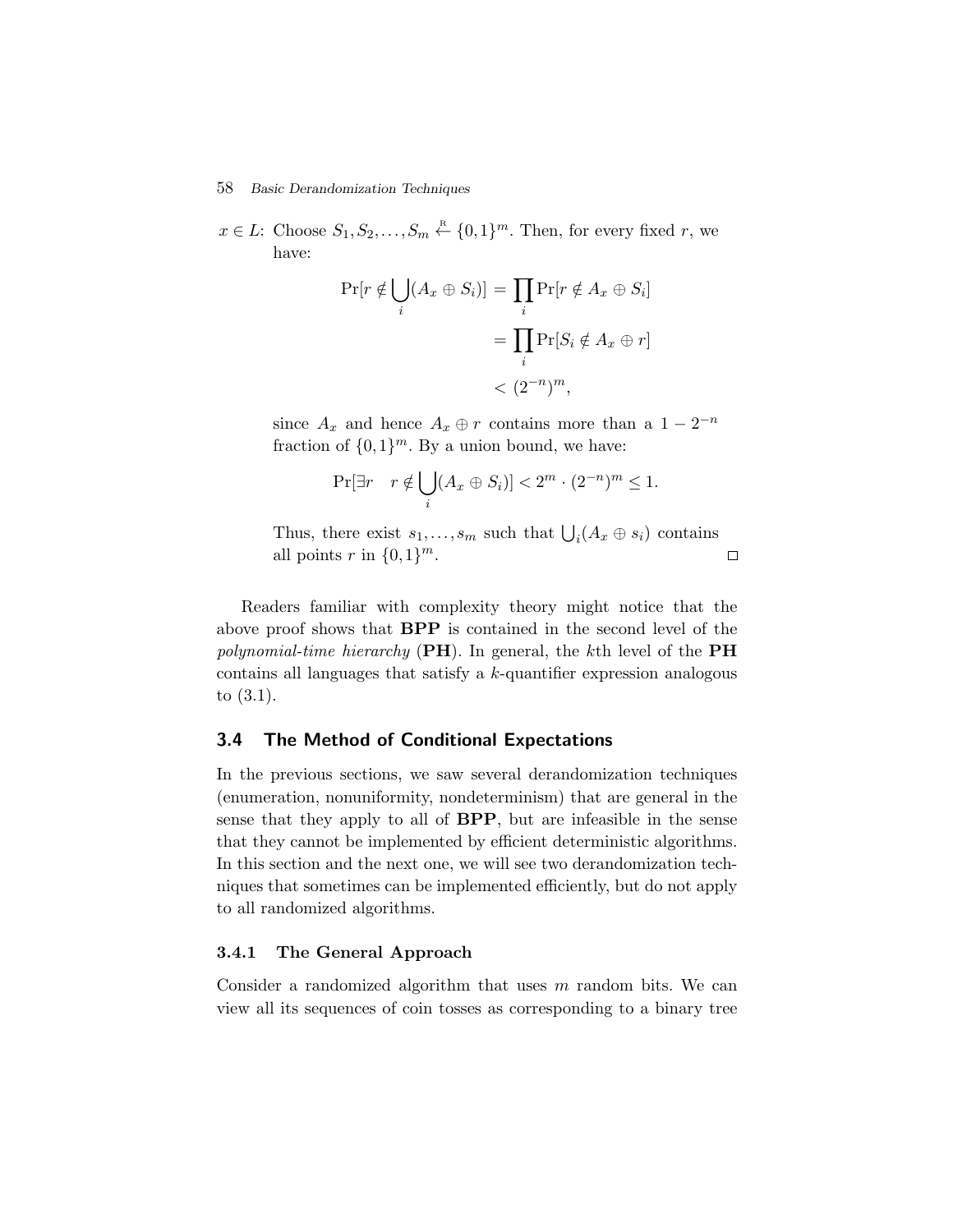of depth  $m$ . We know that most paths (from the root to the leaf) are "good," that is, give a correct answer. A natural idea is to try and find such a path by walking down from the root and making "good" choices at each step. Equivalently, we try to find a good sequence of coin tosses "bit-by-bit."

To make this precise, fix a randomized algorithm A and an input x, and let m be the number of random bits used by  $A$  on input x. For  $1 \le i \le m$  and  $r_1, r_2, ..., r_i \in \{0,1\}$ , define  $P(r_1, r_2, ..., r_i)$  to be the fraction of continuations that are good sequences of coin tosses. More precisely, if  $R_1, \ldots, R_m$  are uniform and independent random bits, then

$$
P(r_1, r_2, \dots, r_i) \stackrel{\text{def}}{=} \Pr_{R_1, R_2, \dots, R_m} [A(x; R_1, R_2, \dots, R_m) \text{ is correct}
$$

$$
|R_1 = r_1, R_2 = r_2, \dots, R_i = r_i]
$$

$$
= \Pr_{R_{i+1}} [P(r_1, r_2, \dots, r_i, R_{i+1})].
$$

(See Figure 3.1.)

By averaging, there exists an  $r_{i+1} \in \{0,1\}$  such that  $P(r_1, r_2,...,r_i,r_{i+1}) \geq P(r_1, r_2,...,r_i)$ . So at node  $(r_1, r_2,...,r_i)$ , we simply pick  $r_{i+1}$  that maximizes  $P(r_1, r_2, \ldots, r_i, r_{i+1})$ . At the end we have  $r_1,r_2,\ldots,r_m$ , and

$$
P(r_1, r_2, \dots, r_m) \ge P(r_1, r_2, \dots, r_{m-1}) \ge \dots \ge P(r_1) \ge P(\Lambda) \ge 2/3,
$$



Fig. 3.1 An example of  $P(r_1, r_2)$ , where "o" at the leaf denotes a good path.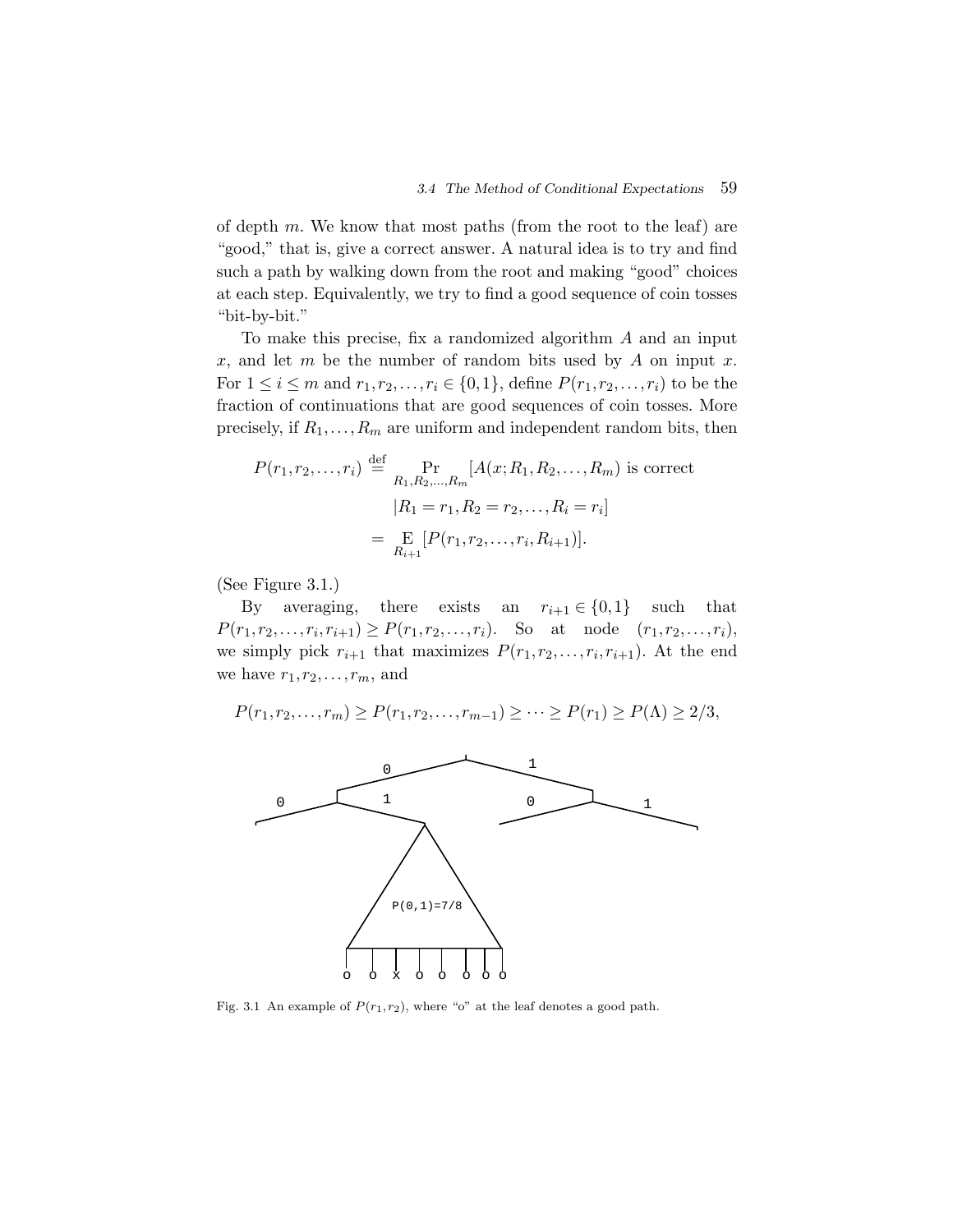where  $P(\Lambda)$  denotes the fraction of good paths from the root. Then  $P(r_1,r_2,\ldots,r_m)=1$ , since it is either 1 or 0.

Note that to implement this method, we need to compute  $P(r_1,r_2,\ldots,r_i)$  deterministically, and this may be infeasible. However, there are nontrivial algorithms where this method does work, often for *search* problems rather than decision problems, and where we measure not a boolean outcome (e.g., whether  $A$  is correct as above) but some other measure of quality of the output. Below we see one such example, where it turns out to yield a natural "greedy algorithm."

#### **3.4.2 Derandomized MAXCUT Approximation**

Recall the MAXCurproblem:

**Computational Problem 3.15 (Computational Problem 2.38, rephrased).** MAXCUT: Given a graph  $G = (V, E)$ , find a partition S, T of V (i.e.,  $S \cup T = V$ ,  $S \cap T = \emptyset$ ) maximizing the size of the set cut $(S,T) = \{ \{u,v\} \in E : u \in S, v \in T \}.$ 

We saw a simple randomized algorithm that finds a cut of (expected) size at least  $|E|/2$  (not counting any self-loops, which can never be cut), which we now phrase in a way suitable for derandomization.

Algorithm 3.16 (randomized MAXCUT, rephrased). Input: A graph  $G = ([N], E)$  (with no self-loops)

Flip N coins  $r_1, r_2, \ldots, r_N$ , put vertex i in S if  $r_i = 0$  and in T if  $r_i = 1$ . Output  $(S, T)$ .  $\overline{a}$ 

Ī

To derandomize this algorithm using the Method of Conditional Expectations, define the conditional expectation

$$
e(r_1, r_2,..., r_i) \stackrel{\text{def}}{=} \underset{R_1, R_2,..., R_N}{\to} \left[ |\text{cut}(S, T)| \middle| R_1 = r_1, R_2 = r_2,..., R_i = r_i \right]
$$

to be the expected cut size when the random choices for the first  $i$  coins are fixed to  $r_1, r_2, \ldots, r_i$ .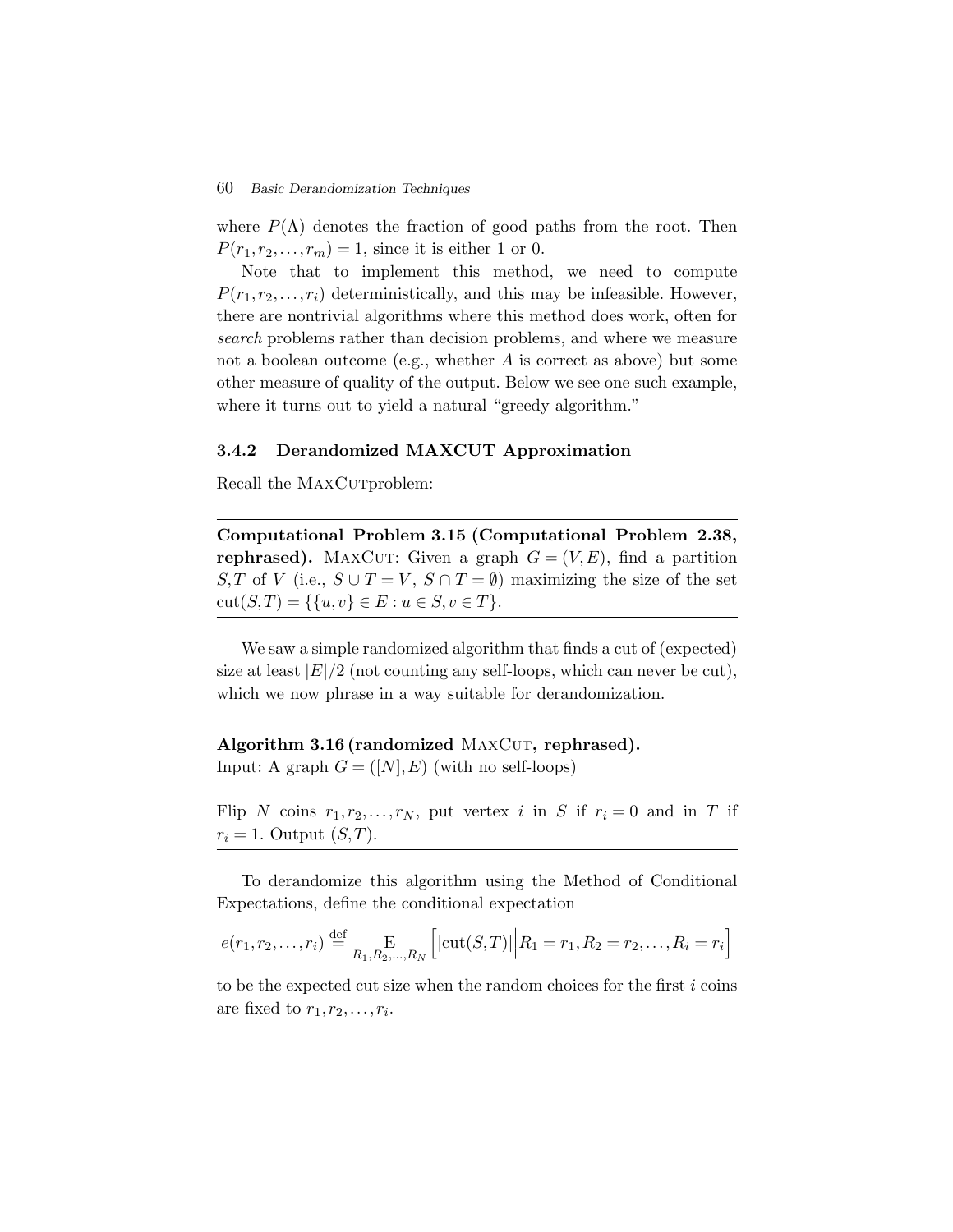We know that when no random bits are fixed,  $e[\Lambda] = |E|/2$  (because each edge is cut with probability  $1/2$ , and all we need to calculate is  $e(r_1,r_2,\ldots,r_i)$  for  $1 \leq i \leq N$ . For this particular algorithm it turns out that the quantity is not hard to compute. Let  $S_i \stackrel{\text{def}}{=} \{j : j \leq i, r_j = 0\}$ (resp.  $T_i \stackrel{\text{def}}{=} \{j : j \leq i, r_j = 1\}$ ) be the set of vertices in S (resp. T) after we determine  $r_1, \ldots, r_i$ , and  $U_i \stackrel{\text{def}}{=} \{i+1, i+2, \ldots, N\}$  be the "undecided" vertices that have not been put into  $S$  or  $T$ . Then

$$
e(r_1, r_2, \dots, r_i) = |\text{cut}(S_i, T_i)| + 1/2(|\text{cut}(U_i, [N])|). \tag{3.2}
$$

Note that  $\text{cut}(U_i,[N])$  is the set of *unordered* edges that have at least one endpoint in  $U_i$ . Now we can deterministically select a value for  $r_{i+1}$ , by computing and comparing  $e(r_1,r_2,\ldots,r_i,0)$  and  $e(r_1,r_2,\ldots,r_i,1)$ .

In fact, the decision on  $r_{i+1}$  can be made even simpler than computing (3.2) in its entirety, by observing that the set  $\text{cut}(U_{i+1},[N])$ is independent of the choice of  $r_{i+1}$ . Therefore, to maximize  $e(r_1,r_2\ldots,r_i,r_{i+1}),$  it is enough to choose  $r_{i+1}$  that maximizes the  $|cut(S,T)|$  term. This term increases by either  $|cut({i+1},T_i)|$  or  $|cut({i+1},S_i)|$  depending on whether we place vertex  $i+1$  in S or T, respectively. To summarize, we have

$$
e(r_1,\ldots,r_i,0) - e(r_1,\ldots,r_i,1) = |\text{cut}(\{i+1\},T_i)| - |\text{cut}(\{i+1\},S_i)|.
$$

This gives rise to the following deterministic algorithm, which is guaranteed to always find a cut of size at least  $|E|/2$ :

## Algorithm 3.17 (deterministic MAXCUT approximation). Input: A graph  $G = ([N], E)$  (with no self-loops)

- (1) Set  $S = \emptyset$ ,  $T = \emptyset$
- (2) For  $i = 0, ..., N 1$ :
	- (a) If  $|cut({i+1},T)| > |cut({i+1},S)|$ , set  $S \leftarrow S \cup$  $\{i+1\},\$
	- (b) Else set  $T \leftarrow T \cup \{i+1\}.$

Note that this is the natural "greedy" algorithm for this problem. In other cases, the Method of Conditional Expectations yields algorithms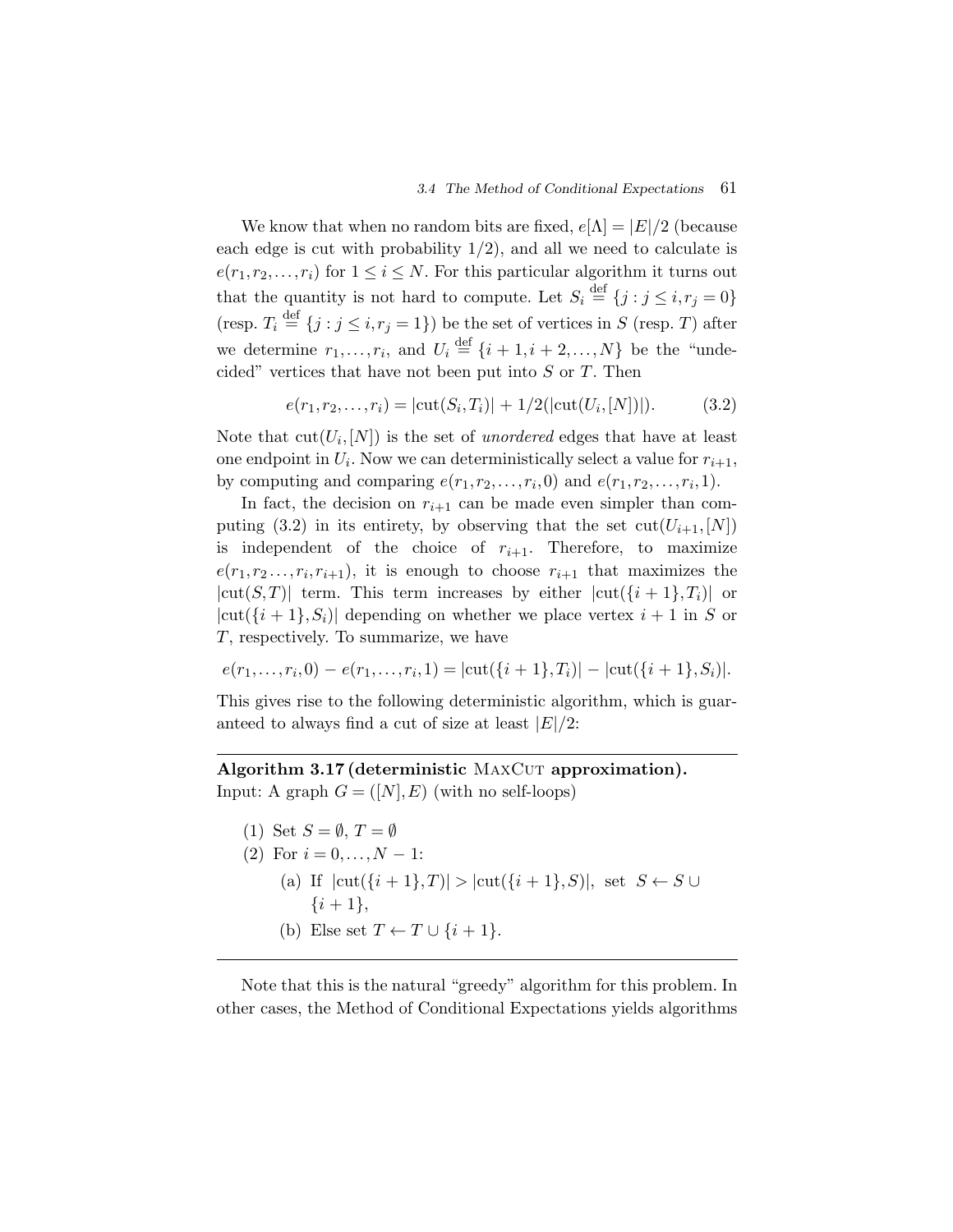that, while still arguably "greedy," would have been much less easy to find directly. Thus, designing a randomized algorithm and then trying to derandomize it can be a useful paradigm for the design of deterministic algorithms even if the randomization does not provide gains in efficiency.

#### **3.5 Pairwise Independence**

#### **3.5.1 An Example**

As a motivating example for pairwise independence, we give another way of derandomizing the MAXCUT approximation algorithm discussed above. Recall the analysis of the randomized algorithm:  $\begin{aligned} \text{Example} \quad & \text{arg example for pair} \quad \text{matrix the } \text{MAXC1} \quad \text{the analysis of the} \quad \text{E}[\vert \text{cut}(S) \vert] = \sum_{i=1}^{n} \mathbb{E}[\vert \text{cut}(S) \vert] = \sum_{i=1}^{n} \mathbb{E}[\vert \text{cut}(S) \vert] = \sum_{i=1}^{n} \mathbb{E}[\vert \text{cut}(S) \vert] = \sum_{i=1}^{n} \mathbb{E}[\vert \text{cut}(S) \vert] = \sum_{i=1}^{n} \mathbb{E}[\vert \text{cut}(S) \vert] = \sum_{i=1}^{n$ 

$$
E[|cut(S)|] = \sum_{(i,j)\in E} Pr[R_i \neq R_j] = |E|/2,
$$

where  $R_1, \ldots, R_N$  are the random bits of the algorithm. The key observation is that this analysis applies for any distribution on  $(R_1, \ldots, R_N)$ satisfying  $Pr[R_i \neq R_j] = 1/2$  for each  $i \neq j$ . Thus, they do not need to be completely independent random variables; it suffices for them to be *pairwise independent*. That is, each  $R_i$  is an unbiased random bit, and for each  $i \neq j$ ,  $R_i$  is independent from  $R_j$ .

This leads to the question: Can we generate N pairwise independent bits using less than N truly random bits? The answer turns out to be *yes*, as illustrated by the following construction.

**Construction 3.18 (pairwise independent bits).** Let  $B_1, \ldots, B_k$ be k independent unbiased random bits. For each nonempty  $S \subset [k]$ , let  $R_S$  be the random variable  $\bigoplus_{i\in S}B_i$ , where  $\oplus$  denotes XOR.

**Proposition 3.19.** The  $2^k - 1$  random variables  $R_S$  in Construction 3.18 are pairwise independent unbiased random bits.

*Proof.* It is evident that each  $R<sub>S</sub>$  is unbiased. For pairwise independence, consider any two nonempty sets  $S \neq T \subset [k]$ . Then:

$$
R_S = R_{S \cap T} \oplus R_{S \setminus T}
$$
  

$$
R_T = R_{S \cap T} \oplus R_{T \setminus S}.
$$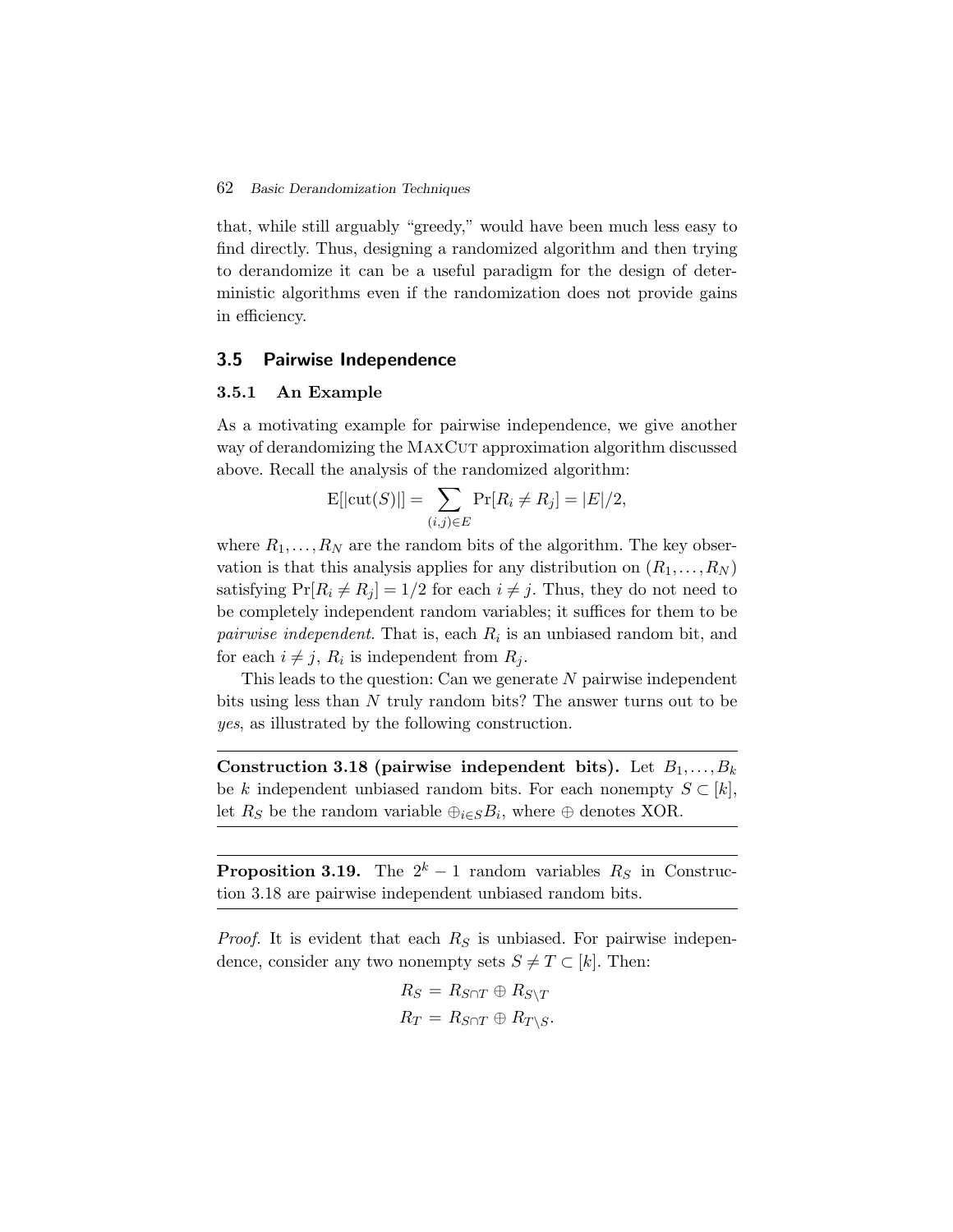Note that  $R_{S\cap T}$ ,  $R_{S\setminus T}$ , and  $R_{T\setminus S}$  are independent as they depend on disjoint subsets of the  $B_i$ s, and at least two of these subsets are nonempty. This implies that  $(R_S, R_T)$  takes each value in  $\{0,1\}^2$  with probability 1/4.  $\Box$ 

Note that this gives us a way to generate  $N$  pairwise independent bits from  $\lceil \log(N + 1) \rceil$  independent random bits. Thus, we can reduce the randomness required by the MAXCUT algorithm to logarithmic, and then we can obtain a deterministic algorithm by enumeration.

## **Algorithm 3.20 (deterministic MAXCUT algorithm II).** Input: A graph  $G = ([N], E)$  (with no self-loops)

For *all* sequences of bits  $b_1, b_2, \ldots, b_{\lceil \log(N+1) \rceil}$ , run the randomized MAXCUT algorithm using coin tosses  $(r_S = \bigoplus_{i \in S} b_i)_{S \neq \emptyset}$  and choose the largest cut thus obtained.

Since there are at most  $2(N + 1)$  sequences of  $b_i$ s, the derandomized algorithm still runs in polynomial time. It is slower than the algorithm we obtained by the Method of Conditional Expectations (Algorithm 3.17), but it has the advantage of using logarithmic workspace and being parallelizable. The derandomization can be sped up using almost pairwise independence (at the price of a slightly worse approximation factor); see Problem 3.4.

#### **3.5.2 Pairwise Independent Hash Functions**

Some applications require pairwise independent random variables that take values from a larger range, for example, we want  $N = 2^n$  pairwise independent random variables, each of which is uniformly distributed in  $\{0,1\}^m = [M]$ . (Throughout this survey, we will often use the convention that a lowercase letter equals the logarithm (base 2) of the corresponding capital letter.) The naive approach is to repeat the above algorithm for the individual bits  $m$  times. This uses roughly  $n \cdot m = (\log M)(\log N)$  initial random bits, which is no longer logarithmic in  $N$  if  $M$  is nonconstant. Below we will see that we can do much better. But first some definitions.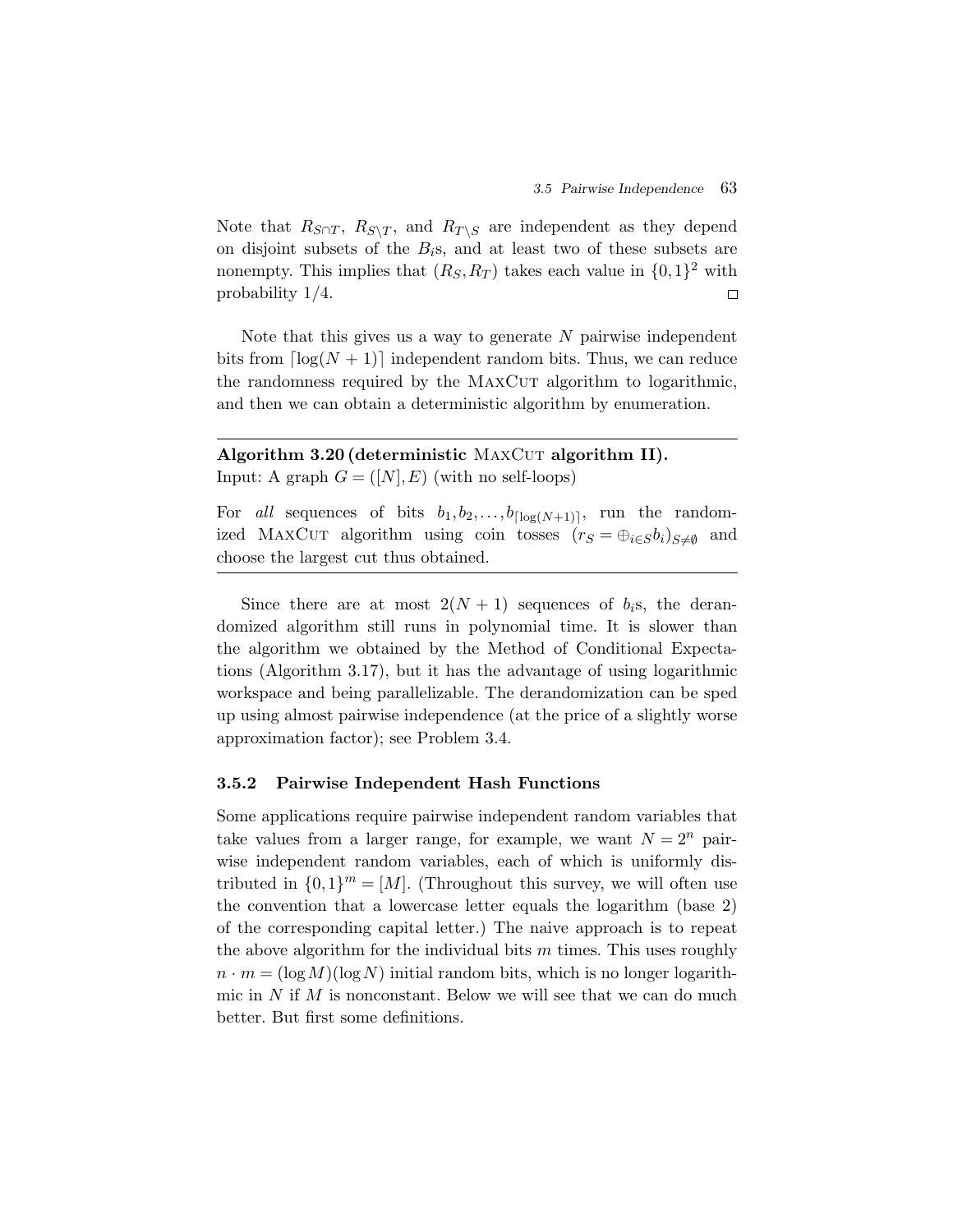A sequence of N random variables each taking a value in  $[M]$  can be viewed as a distribution on sequences in  $[M]^N$ . Another interpretation of such a sequence is as a mapping  $f : [N] \to [M]$ . The latter interpretation turns out to be more useful when discussing the computational complexity of the constructions.

**Definition 3.21 (pairwise independent hash functions).** A family (i.e., multiset) of functions  $\mathcal{H} = \{h : [N] \to [M]\}$  is *pairwise independent* if the following two conditions hold when  $H \overset{\text{R}}{\leftarrow} \mathcal{H}$  is a function chosen uniformly at random from  $H$ :

- (1)  $\forall x \in [N]$ , the random variable  $H(x)$  is uniformly distributed in  $[M]$ .
- (2)  $\forall x_1 \neq x_2 \in [N]$ , the random variables  $H(x_1)$  and  $H(x_2)$  are independent.

Equivalently, we can combine the two conditions and require that

$$
\forall x_1 \neq x_2 \in [N], \forall y_1, y_2 \in [M], \Pr_{H \leftarrow H} [H(x_1) = y_1 \land H(x_2) = y_2] = \frac{1}{M^2}.
$$

Note that the probability above is over the random choice of a function from the family  $H$ . This is why we talk about a family of functions rather than a single function. The description in terms of functions makes it natural to impose a strong efficiency requirement:

**Definition 3.22.** A family of functions  $\mathcal{H} = \{h : [N] \to [M]\}$  is *explicit* if given the description of h and  $x \in [N]$ , the value  $h(x)$  can be computed in time  $\text{poly}(\log N, \log M)$ .

Pairwise independent hash functions are sometimes referred to as *strongly 2-universal hash functions*, to contrast with the weaker notion of 2-universal hash functions, which requires only that  $Pr[H(x_1)]$  $H(x_2) \leq 1/M$  for all  $x_1 \neq x_2$ . (Note that this property is all we needed for the deterministic MAXCUT algorithm, and it allows for a small savings in that we can also include  $S = \emptyset$  in Construction 3.18.)

Below we present another construction of a pairwise independent family.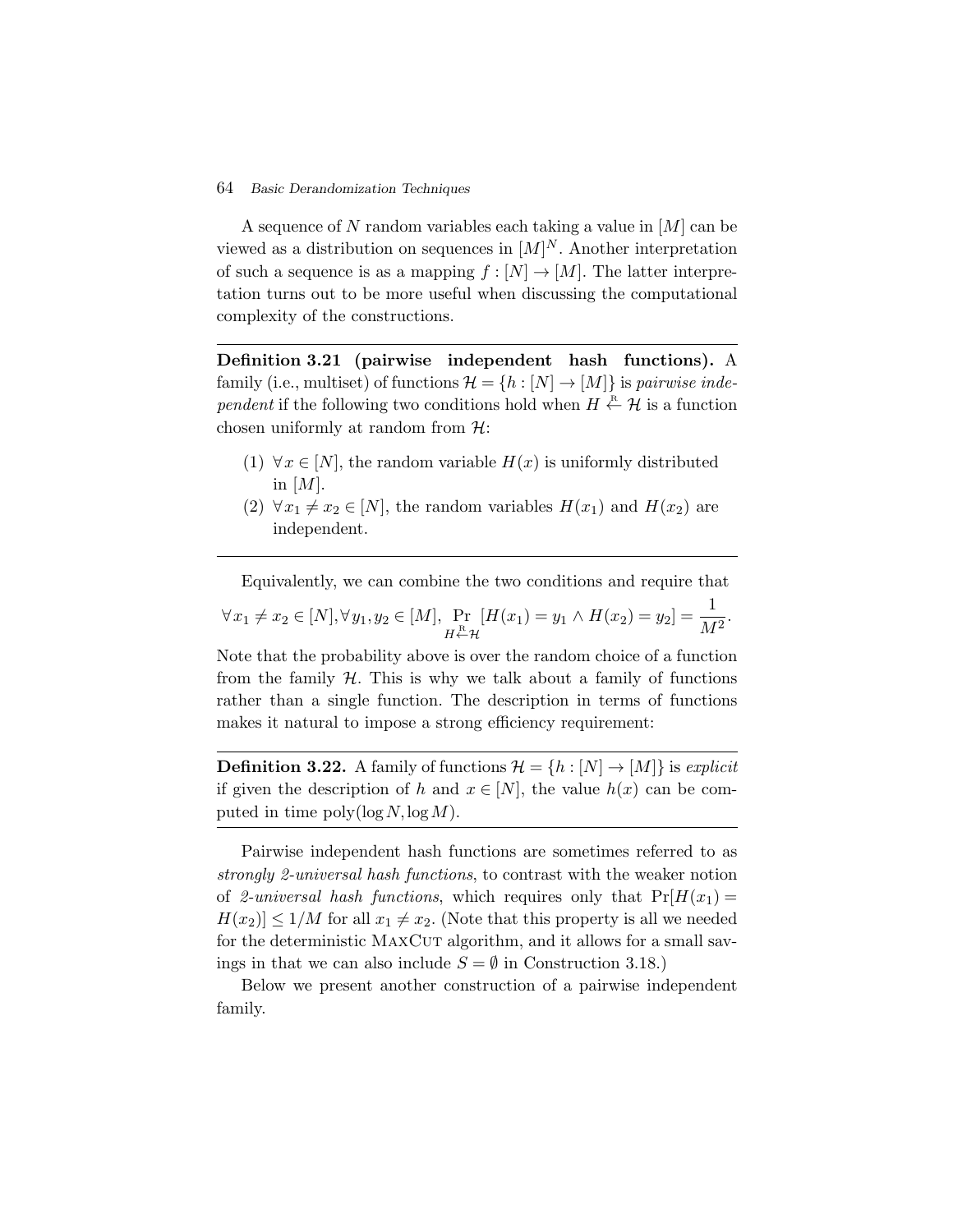**Construction 3.23 (pairwise independent hash functions from linear maps).** Let  $\mathbb{F}$  be a finite field. Define the family of functions  $\mathcal{H} = \{ h_{a,b} : \mathbb{F} \to \mathbb{F} \}_{a,b \in \mathbb{F}}$  where  $h_{a,b}(x) = ax + b$ .

**Proposition 3.24.** The family of functions  $\mathcal{H}$  in Construction 3.23 is pairwise independent.

*Proof.* Notice that the graph of the function  $h_{a,b}(x)$  is the line with slope a and y-intercept b. Given  $x_1 \neq x_2$  and  $y_1, y_2$ , there is exactly one such line containing the points  $(x_1,y_1)$  and  $(x_2,y_2)$  (namely, the line with slope  $a = (y_1 - y_2)/(x_1 - x_2)$  and y-intercept  $b = y_1 - ax_1$ . Thus, the probability over a,b that  $h_{a,b}(x_1) = y_1$  and  $h_{a,b}(x_2) = y_2$ equals the reciprocal of the number of lines, namely  $1/|\mathbb{F}|^2$ .  $\Box$ 

This construction uses  $2\log|\mathbb{F}|$  random bits, since we have to choose a and b at random from  $\mathbb F$  to get a function  $h_{a,b} \overset{\text{R}}{\leftarrow} \mathcal{H}$ . Compare this to  $|\mathbb{F}| \log |\mathbb{F}|$  bits required to choose a truly random function, and  $(\log |\mathbb{F}|)^2$ bits for repeating the construction of Proposition 3.19 for each output bit.

Note that evaluating the functions of Construction 3.23 requires a description of the field F that enables us to perform addition and multiplication of field elements. Thus we take a brief aside to review the complexity of constructing and computing in finite fields.

**Remark 3.25 (constructing finite fields).** Recall that for every prime power  $q = p^k$  there is a field  $\mathbb{F}_q$  (often denoted  $GF(q)$ ) of size q, and this field is unique up to isomorphism (renaming elements). The prime p is called the *characteristic* of the field.  $\mathbb{F}_q$  has a description of length  $O(\log q)$  enabling addition, multiplication, and division to be performed in polynomial time (i.e., time  $\text{poly}(\log q)$ ). (This description is simply an irreducible polynomial f of degree k over  $\mathbb{F}_p = \mathbb{Z}_p$ . To construct this description, we first need to determine the characteristic p; finding a prime p of a desired bitlength  $\ell$  can be done probabilistically in time  $poly(\ell) = poly(\log p)$  and deterministically in time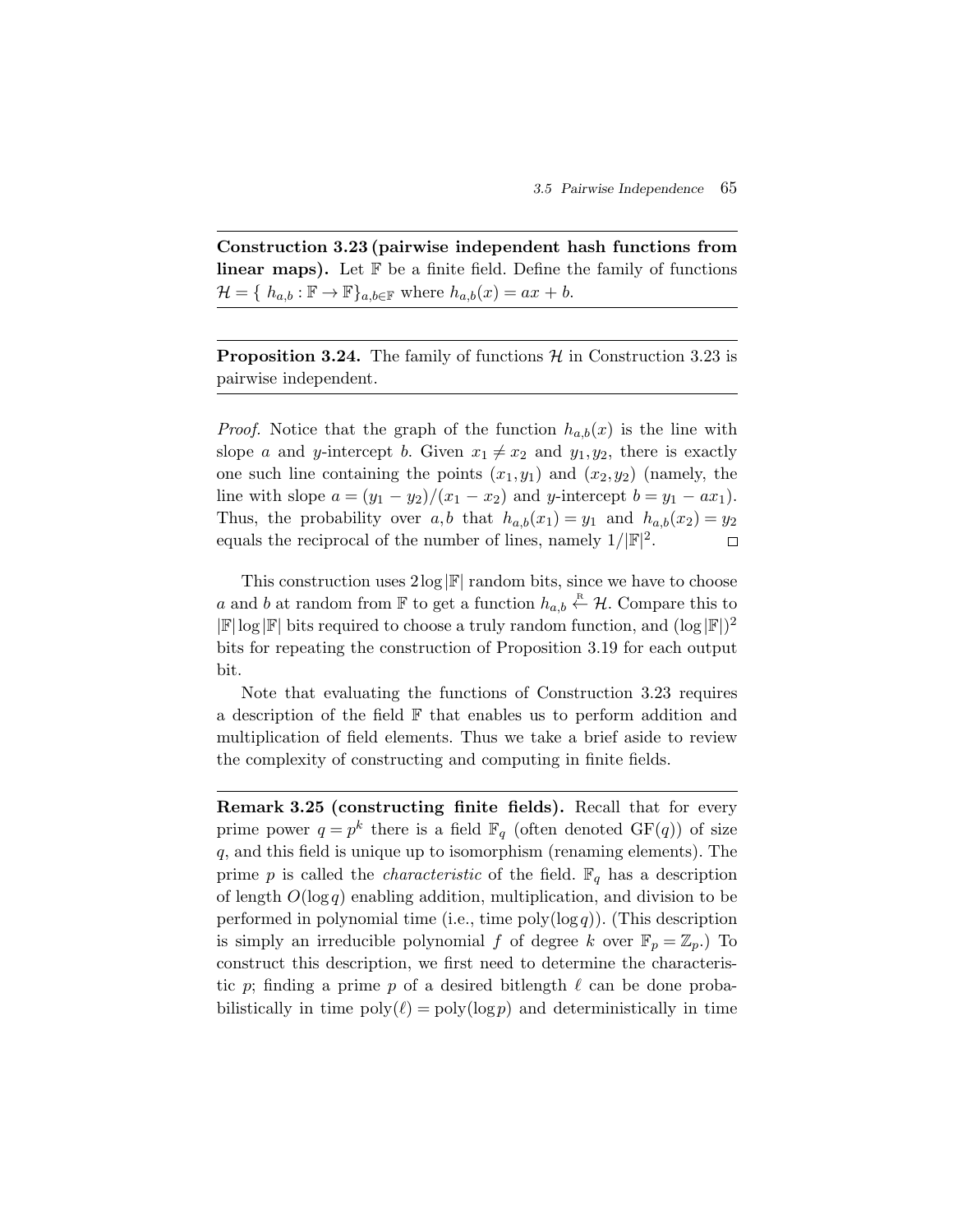$\text{poly}(2^{\ell}) = \text{poly}(p)$ . Then given p and k, a description of  $\mathbb{F}_q$  (for  $q = p^k$ ) can be found probabilistically in time  $\text{poly}(\log p, k) = \text{poly}(\log q)$  and deterministically in time  $\text{poly}(p, k)$ . Note that for both steps, the deterministic algorithms are exponential in the bitlength of the characteristic p. Thus, for computational purposes, a convenient choice is often to instead take  $p = 2$  and k large, in which case everything can be done deterministically in time  $\text{poly}(k) = \text{poly}(\log q)$ .

Using a finite fields of size  $2^n$  as suggested above, we obtain an explicit construction of pairwise independent hash functions  $\mathcal{H}_{n,n} =$  ${h:\{0,1\}^n \to \{0,1\}^n}$  for every n. What if we want a family  $\mathcal{H}_{n,m}$ of pairwise independent hash functions where the input length  $n$  and output length m are not equal? For  $n < m$ , we can take hash functions h from  $\mathcal{H}_{m,m}$  and restrict their domain to  $\{0,1\}^n$  by defining  $h'(x) =$  $h(x \circ 0^{m-n})$ . In the case that  $m < n$ , we can take h from  $\mathcal{H}_{n,n}$  and throw away  $n - m$  bits of the output. That is, define  $h'(x) = h(x)|_m$ , where  $h(x)|_m$  denotes the first m bits of  $h(x)$ .

In both cases, we use  $2\max\{n,m\}$  random bits. This is the best possible when  $m > n$ . When  $m < n$ , it can be reduced to  $m + n$  random bits by using  $(ax)|_m + b$  where  $b \in \{0,1\}^m$  instead of  $(ax + b)|_m$ . Summarizing:

**Theorem 3.26.** For every  $n, m \in \mathbb{N}$ , there is an explicit family of pairwise independent functions  $\mathcal{H}_{n,m} = \{h : \{0,1\}^n \to \{0,1\}^m\}$  where a random function from  $\mathcal{H}_{n,m}$  can be selected using  $\max\{m,n\}$  + m random bits.

Problem 3.5 shows that  $\max\{m,n\}$  + m random bits is essentially optimal.

#### **3.5.3 Hash Tables**

The original motivating application for pairwise independent functions was for hash tables. Suppose we want to store a set  $S \subset [N]$  of values and answer queries of the form "Is  $x \in S$ ?" efficiently (or, more generally, acquire some piece of data associated with key x in case  $x \in S$ ).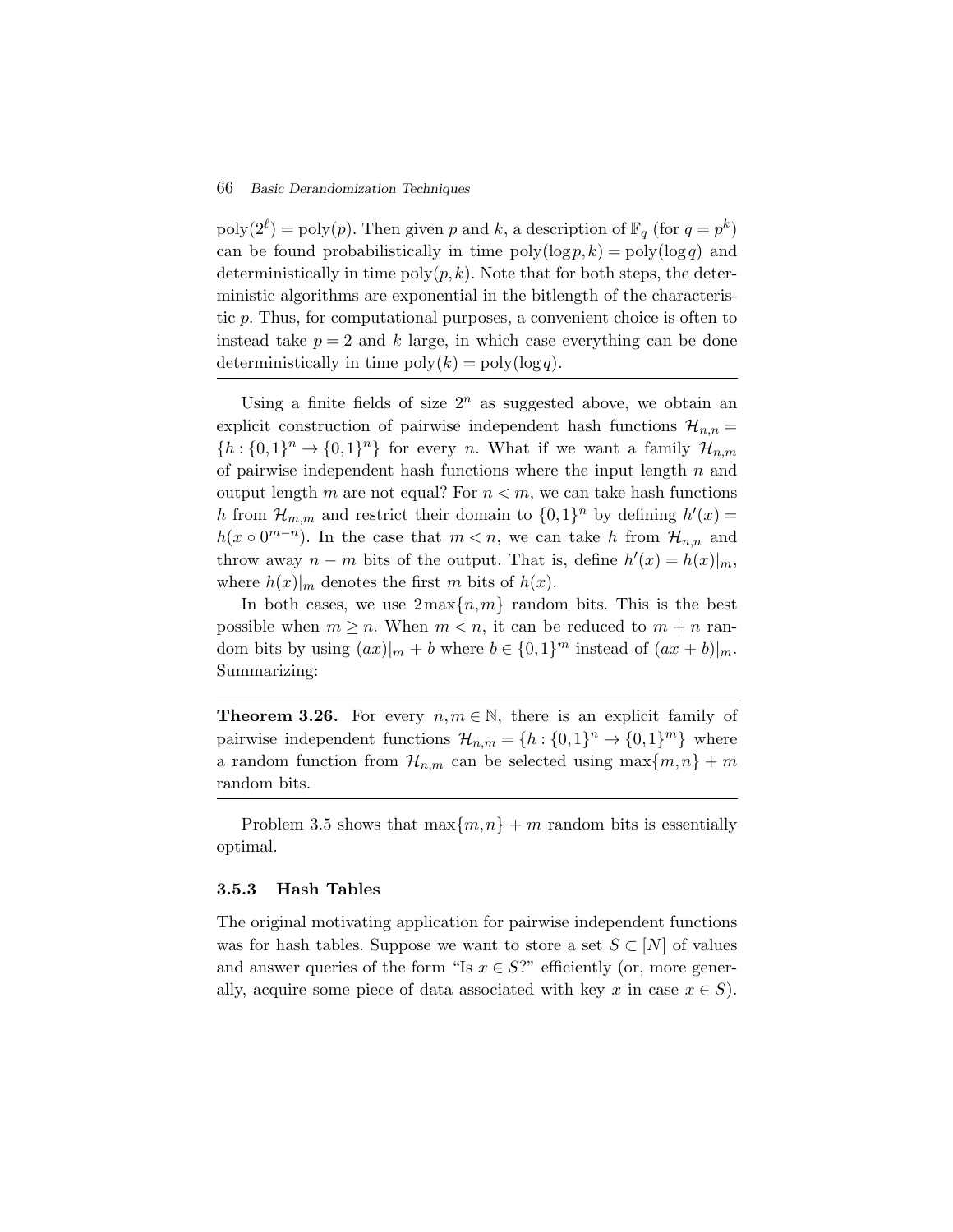A simple solution is to have a table T such that  $T[x] = 1$  if and only if  $x \in S$ . But this requires N bits of storage, which is inefficient if  $|S| \ll N$ .

A better solution is to use hashing. Assume that we have a hash function  $h : [N] \to [M]$  for some M to be determined later. Let T be a table of size M, initially empty. For each  $x \in [N]$ , we let  $T[h(x)] = x$  if  $x \in S$ . So to test whether a given  $y \in S$ , we compute  $h(y)$  and check if  $T[h(y)] = y$ . In order for this construction to be well-defined, we need h to be one-to-one on the set S. Suppose we choose a random function  $H$ from  $[N]$  to  $[M]$ . Then, for any set S of size at most K, the probability that there are any collisions is In order for this construction to be w<br>-one on the set S. Suppose we choose<br>[M]. Then, for any set S of size at more any collisions is<br>Pr[∃  $x \neq y$  s.t.  $H(x) = H(y)| \leq \sum$ at mo

$$
\Pr[\exists x \neq y \text{ s.t. } H(x) = H(y)] \le \sum_{x \neq y \in S} \Pr[H(x)]
$$

$$
= H(y)] \le \binom{K}{2} \cdot \frac{1}{M} < \varepsilon
$$

for  $M = K^2/\varepsilon$ . Notice that the above analysis does not require H to be a completely random function; it suffices that  $H$  be pairwise independent (or even 2-universal). Thus using Theorem 3.26, we can generate and store H using  $O(\log N)$  random bits. The storage required for the table T is  $O(M \log N) = O(K^2 \log N)$  bits, which is much smaller than N when  $K = N^{o(1)}$ . Note that to uniquely represent a set of size K, dent (or even 2-universal). Thus using Theorem 3.26, we can generate<br>and store H using  $O(\log N)$  random bits. The storage required for the<br>table T is  $O(M \log N) = O(K^2 \log N)$  bits, which is much smaller than<br>N when  $K = N^{o(1)}$ . Not there is a data structure achieving a matching space upper bound of  $O(K \log N)$ , which works by taking  $M = O(K)$  in the above construction and using additional hash functions to separate the (few) collisions that will occur.

Often, when people analyze applications of hashing in computer science, they model the hash function as a truly random function. However, the domain of the hash function is often exponentially large, and thus it is infeasible to even write down a truly random hash function. Thus, it would be preferable to show that some explicit family of hash function works for the application with similar performance. In many cases (such as the one above), it can be shown that pairwise independence (or k-wise independence, as discussed below) suffices.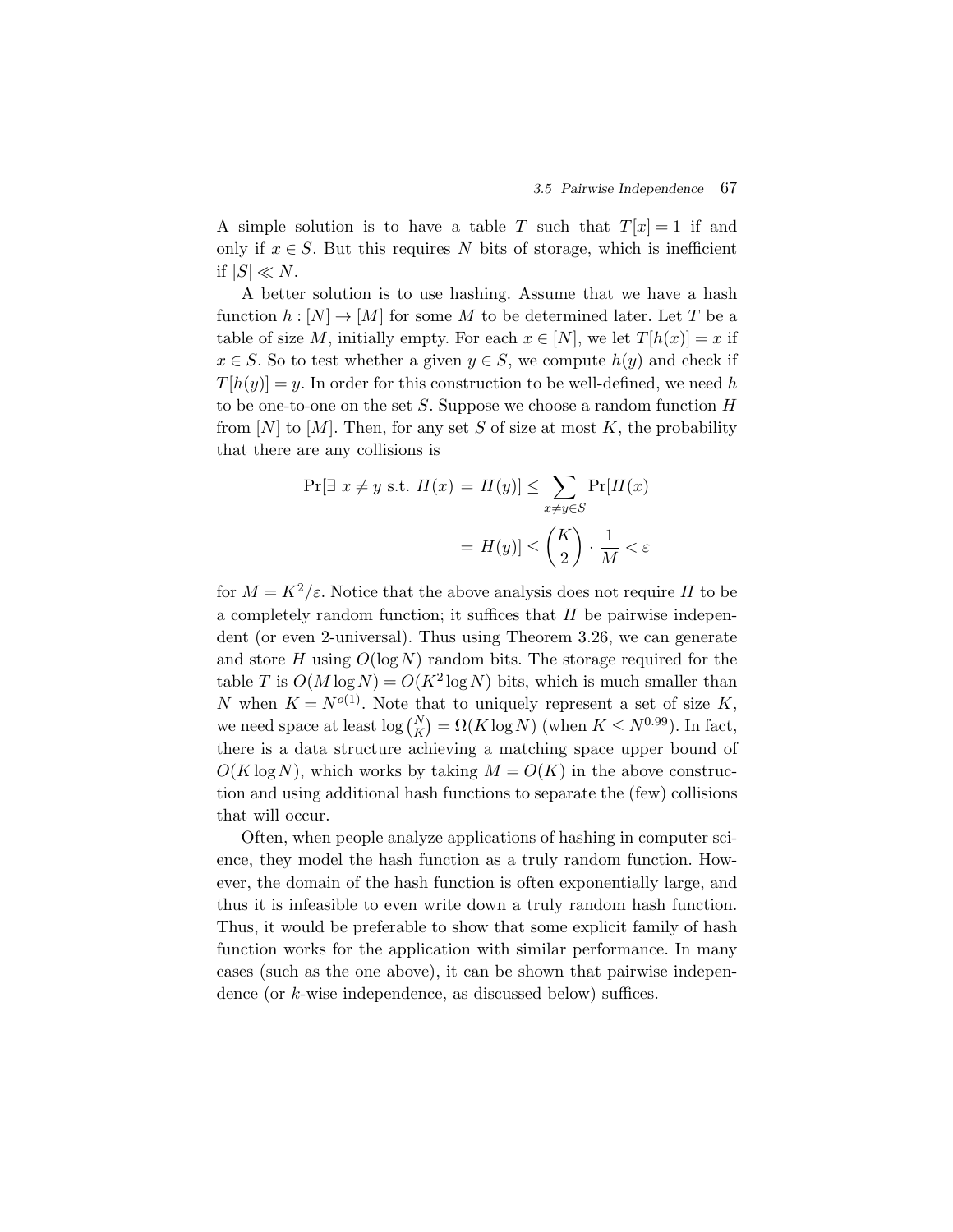#### **3.5.4 Randomness-Efficient Error Reduction and Sampling**

Suppose we have a **BPP** algorithm for a language  $L$  that has a constant error probability. We want to reduce the error to  $2^{-k}$ . We have already seen that this can be done using  $O(k)$  independent repetitions (by a Chernoff Bound). If the algorithm originally used  $m$  random bits, then we use  $O(km)$  random bits after error reduction. Here we will see how to reduce the number of random bits required for error reduction by doing repetitions that are only pairwise independent.

To analyze this, we will need an analogue of the Chernoff Bound (Theorem 2.21) that applies to averages of pairwise independent random variables. This will follow from Chebyshev's Inequality, which bounds the deviations of a random variable X from its mean  $\mu$  in terms its *variance*  $\text{Var}[X] = \text{E}[(X - \mu)^2] = \text{E}[X^2] - \mu^2$ .

**Lemma 3.27 (Chebyshev's Inequality).** If X is a random variable with expectation  $\mu$ , then

$$
\Pr[|X - \mu| \ge \varepsilon] \le \frac{\text{Var}[X]}{\varepsilon^2}
$$

*Proof.* Applying Markov's Inequality (Lemma 2.20) to the random variable  $Y = (X - \mu)^2$ , we have:

$$
\Pr[|X - \mu| \ge \varepsilon] = \Pr[(X - \mu)^2 \ge \varepsilon^2] \le \frac{\mathbb{E}[(X - \mu)^2]}{\varepsilon^2} = \frac{\text{Var}[X]}{\varepsilon^2}.
$$

We now use this to show that a sum of pairwise independent random variables is concentrated around its expectation.

**Proposition 3.28 (Pairwise Independent Tail Inequality).** Let  $X_1, \ldots, X_t$  be pairwise independent random variables taking values in variables is concentrated around its expectation.<br> **Proposition 3.28 (Pairwise Independent Tail Inequ**<br>  $X_1, ..., X_t$  be pairwise independent random variables taki<br>
the interval [0,1], let  $X = (\sum_i X_i)/t$ , and  $\mu = E[X]$ . Then

$$
\Pr[|X - \mu| \ge \varepsilon] \le \frac{1}{t\varepsilon^2}.
$$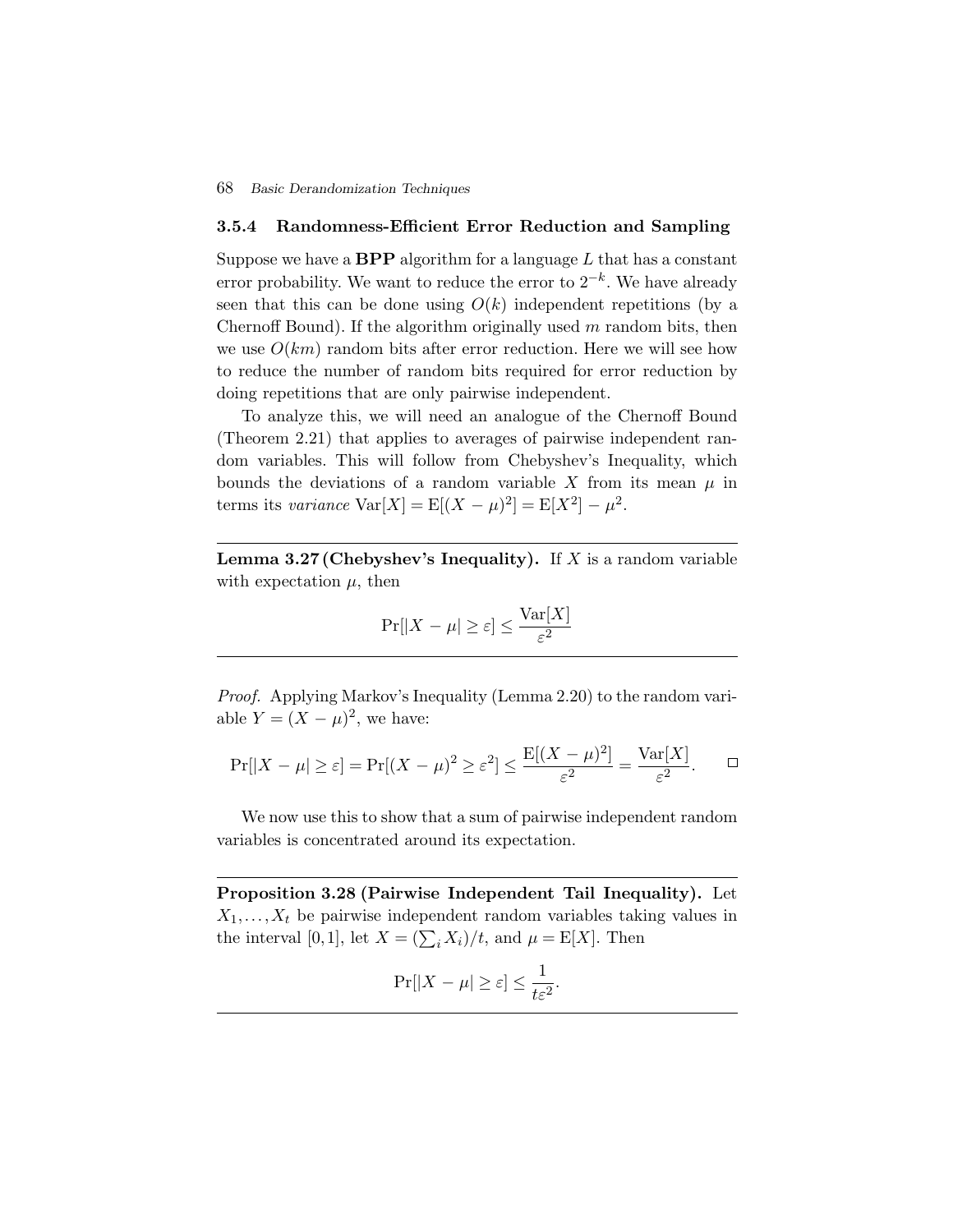*Proof.* Let  $\mu_i = E[X_i]$ . Then f. Let  $\mu_i = \mathbb{E}[X_i]$ . Th<br>Var $[X] = \mathbb{E} [(X - \mu)]$ er.<br>21  $=\frac{1}{t^2}\cdot \text{E}$ i  $(X_i - \mu_i)$ 2  $\mathcal{L} \left[ \left( \angle^{\Lambda_1} \left( \mathcal{L}_1 \right) \right) \right]$  $=\frac{1}{t^2}$ . i,j  $\sum E[(X_i - \mu_i)(X_j - \mu_j)]$  $=\frac{1}{t^2}$ . i  $E[(X_i - \mu_i)^2]$  (by pairwise independence)  $=\frac{1}{t^2} \cdot \sum$ i  $Var[X_i]$  $\leq \frac{1}{1}$ t

Now apply Chebyshev's Inequality.

While this requires less independence than the Chernoff Bound, notice that the error probability decreases only linearly rather than exponentially with the number  $t$  of samples.

**Error Reduction.** Proposition 3.28 tells us that if we use  $t = O(2^k)$ pairwise independent repetitions, we can reduce the error probability of a **BPP** algorithm from  $1/3$  to  $2^{-k}$ . If the original **BPP** algorithm uses  $m$  random bits, then we can do this by choosing  $h: \{0,1\}^{k+O(1)} \to \{0,1\}^m$  at random from a pairwise independent family, and running the algorithm using coin tosses  $h(x)$  for all  $x \in \{0,1\}^{k+O(1)}$ . This requires  $m + \max\{m, k + O(1)\} = O(m + k)$ random bits.

|                                  | Number of<br>Repetitions | Number of<br>Random Bits |
|----------------------------------|--------------------------|--------------------------|
| Independent Repetitions          | O(k)                     | O(km)                    |
| Pairwise Independent Repetitions | $O(2^k)$                 | $O(m+k)$                 |

 $\Box$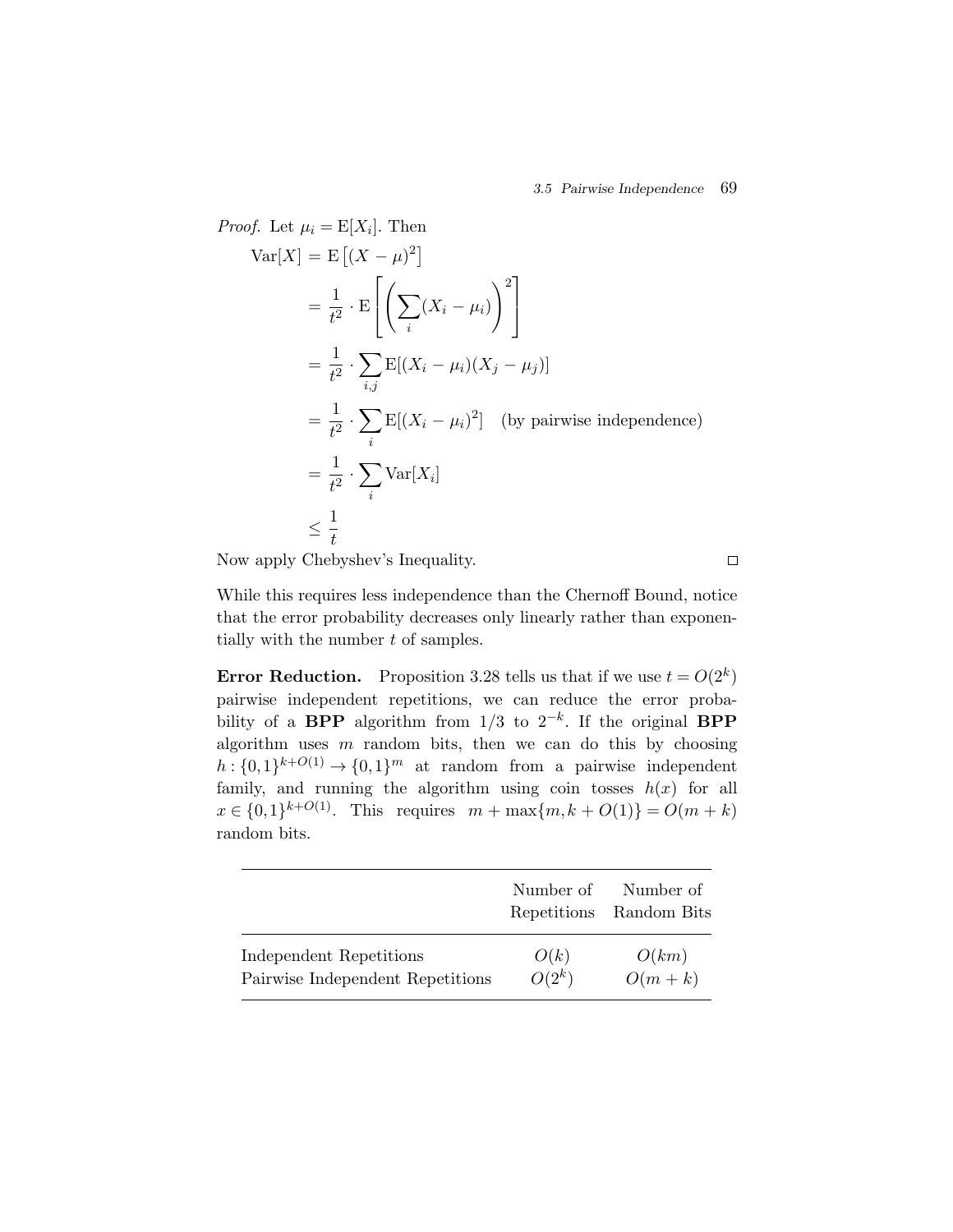Note that we saved substantially on the number of random bits, but paid a lot in the number of repetitions needed. To maintain a polynomial-time algorithm, we can only afford  $k = O(\log n)$ . This setting implies that if we have a **BPP** algorithm with constant error that uses m random bits, we have another **BPP** algorithm that uses  $O(m + \log n) = O(m)$  random bits and has error  $1/\text{poly}(n)$ . That is, we can go from constant to inverse-polynomial error only paying a constant factor in randomness. (In fact, it turns out there is a way to achieve this with *no* penalty in randomness; see Problem 4.6.)

**Sampling.** Recall the SAMPLING problem: Given oracle access to a function  $f: \{0,1\}^m \to [0,1]$ , we want to approximate  $\mu(f)$  to within an additive error of  $\varepsilon$ .

In Section 2.3.1, we saw that we can solve this problem with probability  $1 - \delta$  by outputting the average of f on a random sample of  $t = O(\log(1/\delta)/\varepsilon^2)$  points in  $\{0,1\}^m$ , where the correctness follows from the Chernoff Bound. To reduce the number of truly random bits used, we can use a pairwise independent sample instead. Specifically, taking  $t = 1/(\varepsilon^2 \delta)$  pairwise independent points, we get an error probability of at most  $\delta$  (by Proposition 3.28). To generate t pairwise independent samples of  $m$  bits each, we need  $O(m + \log t) = O(m + \log(1/\varepsilon) + \log(1/\delta))$  truly random bits.

|                                                                 | Number of<br>Samples                  | Number of<br>Random Bits                             |
|-----------------------------------------------------------------|---------------------------------------|------------------------------------------------------|
| Truly Random Sample $O((1/\varepsilon^2) \cdot \log(1/\delta))$ |                                       | $O(m \cdot (1/\varepsilon^2))$<br>$-\log(1/\delta))$ |
| Pairwise Independent<br>Repetitions                             | $O((1/\varepsilon^2)\cdot(1/\delta))$ | $O(m + \log(1/\varepsilon))$<br>$+\log(1/\delta))$   |

Both of these sampling algorithms have a natural restricted structure. First, they choose all of their queries to the oracle  $f$  nonadaptively, based solely on their coin tosses and not based on the answers to previous queries. Second, their output is simply the average of the queried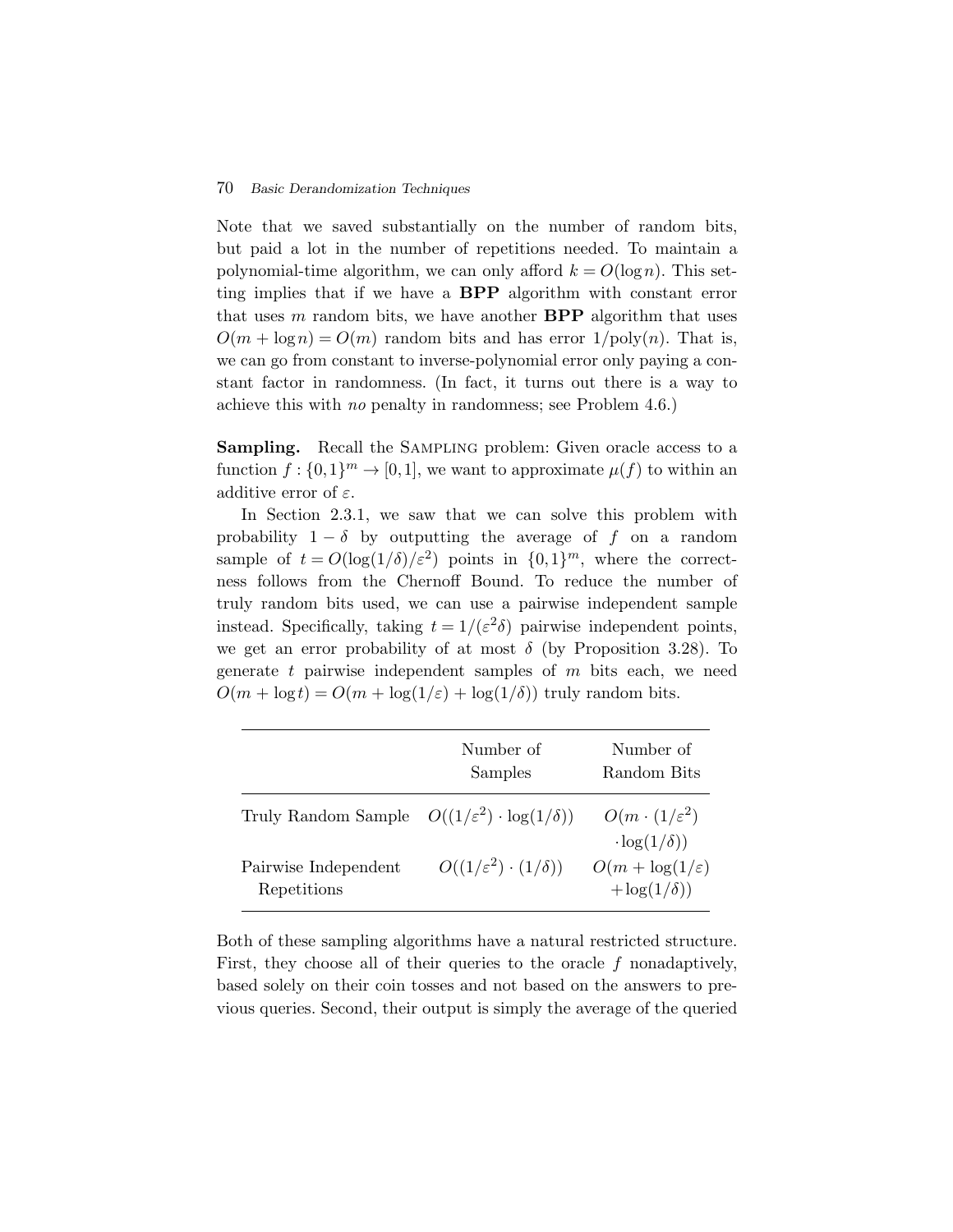values, whereas the original sampling problem does not constrain the output function. It is useful to abstract these properties as follows.

**Definition 3.29.** A *sampler* Samp for domain size M is given "coin tosses"  $x \stackrel{\text{R}}{\leftarrow} [N]$  and outputs a sequence of samples  $z_1, \ldots, z_t \in [M]$ . We say that  $\text{Samp}: [N] \to [M]^t$  is a  $(\delta, \varepsilon)$  *averaging sampler* if for every function  $f : [M] \to [0,1]$ , we have  $\mathbf{m}$ 

$$
\Pr_{(z_1,\ldots,z_t)\stackrel{\text{R}}{\leftarrow}\text{Samp}(U_{[N]})}\left[\frac{1}{t}\sum_{i=1}^t f(z_i) > \mu(f) + \varepsilon\right] \le \delta. \tag{3.3}
$$

If Inequality 3.3 only holds for f with (boolean) range  $\{0,1\}$ , we call Samp a *boolean averaging sampler*. We say that Samp is *explicit* if given  $x \in [N]$  and  $i \in [t]$ , Samp $(x)_i$  can be computed in time poly $(\log N, \log t)$ .

We note that, in contrast to the Chernoff Bound (Theorem 2.21) and the Pairwise Independent Tail Inequality (Proposition 3.28), this definition seems to only provide an error guarantee in one direction, namely that the sample average does not significantly *exceed* the global average (except with small probability). However, a guarantee in the other direction also follows by considering the function  $1 - f$ . Thus, up to a factor of 2 in the failure probability  $\delta$ , the above definition is equivalent to requiring that  $Pr[|(1/t) \cdot \sum_i f(z_i) - \mu(f)| > \varepsilon] \leq \delta$ . We choose to use a one-sided guarantee because it will make the connection to list-decodable codes (in Section 5) slightly cleaner.

Our pairwise-independent sampling algorithm can now be described as follows:

**Theorem 3.30 (Pairwise Independent Sampler).** For every  $m \in \mathbb{N}$  and  $\delta, \varepsilon \in [0,1]$ , there is an explicit  $(\delta, \varepsilon)$  averaging sampler Samp :  $\{0,1\}^n \to (\{0,1\}^m)^t$  using  $n = O(m + \log(1/\varepsilon) + \log(1/\delta))$  random bits and  $t = O(1/(\varepsilon^2 \delta))$  samples.

As we will see in subsequent sections, averaging samplers are intimately related to the other pseudorandom objects we are studying (especially randomness extractors). In addition, some applications of samplers require samplers of this restricted form.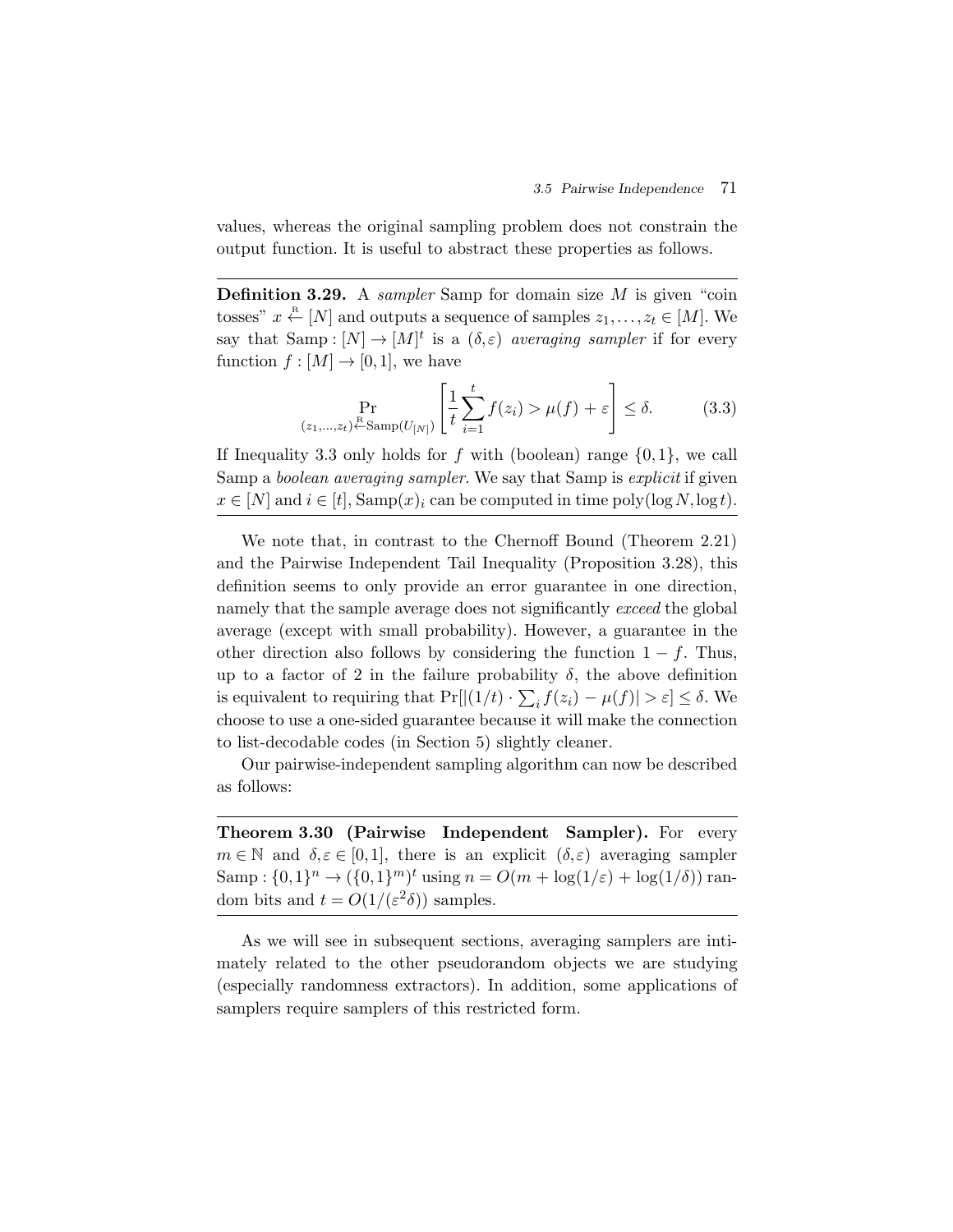#### **3.5.5** *k***-wise Independence**

Our definition and construction of pairwise independent functions generalize naturally to  $k$ -wise independence for any  $k$ .

**Definition 3.31 (**k**-wise independent hash functions).** For  $N, M, k \in \mathbb{N}$  such that  $k \leq N$ , a family of functions  $\mathcal{H} = \{h : [N] \to$ [M]} is k-wise independent if for all distinct  $x_1, x_2,...,x_k \in [N]$ , the random variables  $H(x_1),...,H(x_k)$  are independent and uniformly distributed in  $[M]$  when  $H \stackrel{\text{R}}{\leftarrow} \mathcal{H}$ .

**Construction 3.32 (**k**-wise independence from polynomials).** Let  $\mathbb F$  be a finite field. Define the family of functions  $\mathcal H$  =  ${h_{a_0,a_1,...,a_{k-1}}:\mathbb{F} \to \mathbb{F}}$  where each  $h_{a_0,a_1,...,a_{k-1}}(x) = a_0 + a_1x + a_2x^2 +$  $\cdots + a_{k-1}x^{k-1}$  for  $a_0, \ldots, a_{k-1} \in \mathbb{F}$ .

**Proposition 3.33.** The family  $H$  given in Construction 3.32 is k-wise independent.

*Proof.* Similarly to the proof of Proposition 3.24, it suffices to prove that for all distinct  $x_1, \ldots, x_k \in \mathbb{F}$  and all  $y_1, \ldots, y_k \in \mathbb{F}$ , there is exactly one polynomial h of degree at most  $k - 1$  such that  $h(x_i) = y_i$  for all i.<br>To show that such a polynomial exists, we can use the Lagrange Inter-<br>polation Formula:<br> $h(x) = \sum^k y_i \cdot \prod \frac{x - x_j}{n}$ . To show that such a polynomial exists, we can use the Lagrange Interpolation Formula:

$$
h(x) = \sum_{i=1}^{k} y_i \cdot \prod_{j \neq i} \frac{x - x_j}{x_i - x_j}.
$$

To show uniqueness, suppose we have two polynomials  $h$  and  $g$  of degree at most  $k-1$  such that  $h(x_i) = g(x_i)$  for  $i = 1, \ldots, k$ . Then  $h - g$  has at least k roots, and thus must be the zero polynomial.  $\Box$ 

**Corollary 3.34.** For every  $n, m, k \in \mathbb{N}$ , there is a family of k-wise independent functions  $\mathcal{H} = \{h : \{0,1\}^n \to \{0,1\}^m\}$  such that choosing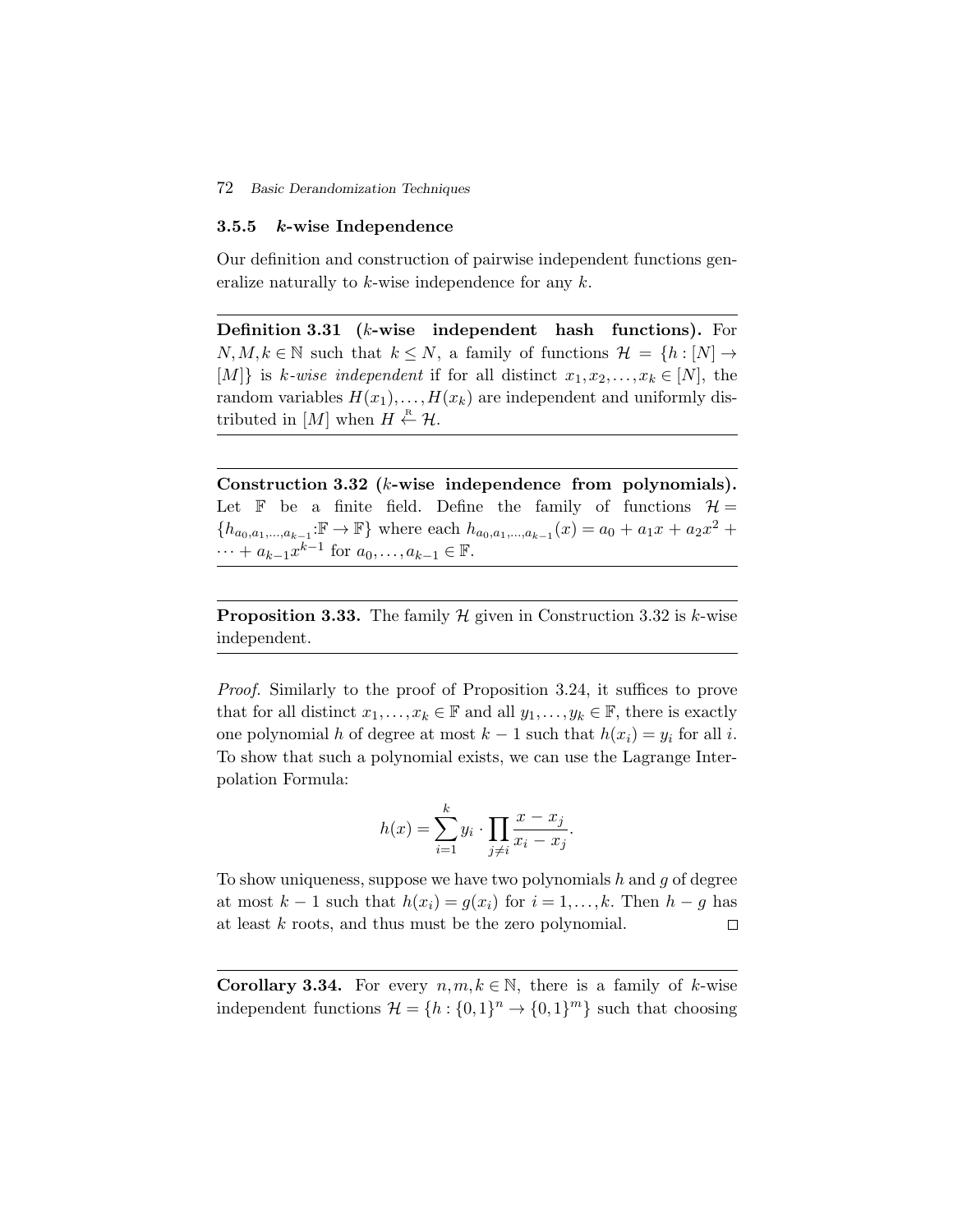a random function from H takes  $k \cdot \max\{n,m\}$  random bits, and evaluating a function from  $\mathcal H$  takes time poly $(n,m,k)$ .

k-wise independent hash functions have applications similar to those that pairwise independent hash functions have. The increased independence is crucial in derandomizing some algorithms. k-wise independent random variables also satisfy a tail bound similar to Proposition 3.28, with the key improvement being that the error probability vanishes linearly in  $t^{k/2}$  rather than t; see Problem 3.8.

#### **3.6 Exercises**

**Problem 3.1 (Derandomizing RP versus BPP\*).** Show that  $prRP = prP$  implies that  $prBPP = prP$ , and thus also that **BPP** = **P**. (Hint: Look at the proof that  $NP = P \Rightarrow BPP = P$ .)

**Problem 3.2 (Designs).** Designs (also known as packings) are collections of sets that are nearly disjoint. In Section 7, we will see how they are useful in the construction of pseudorandom generators. Formally, a collection of sets  $S_1, S_2, \ldots, S_m \subset [d]$  is called an  $(\ell, a)$ *-design* (for integers  $a \leq \ell \leq d$ ) if

- For all  $i, |S_i| = \ell$ .
- For all  $i \neq j$ ,  $|S_i \cap S_j| < a$ .

For given  $\ell$ , we'd like m to be large, a to be small, and d to be small. That is, we'd like to pack many sets into a small universe with small intersections. given  $\ell$ , we'd like m to be latt is, we'd like to pack many<br>rsections.<br>(1) Prove that if  $m \leq {d \choose a}/\binom{\ell}{a}$ 

a <sup>2</sup>, then there exists an  $(\ell, a)$ -design  $S_1,\ldots,S_m\subset [d].$ 

Hint: Use the Probabilistic Method. Specifically, show that if the sets are chosen randomly, then for every  $S_1, \ldots, S_{i-1}$ ,

$$
\mathop{\bf E}_{S_i} [\#\{j < i : |S_i \cap S_j| \ge a\}] < 1.
$$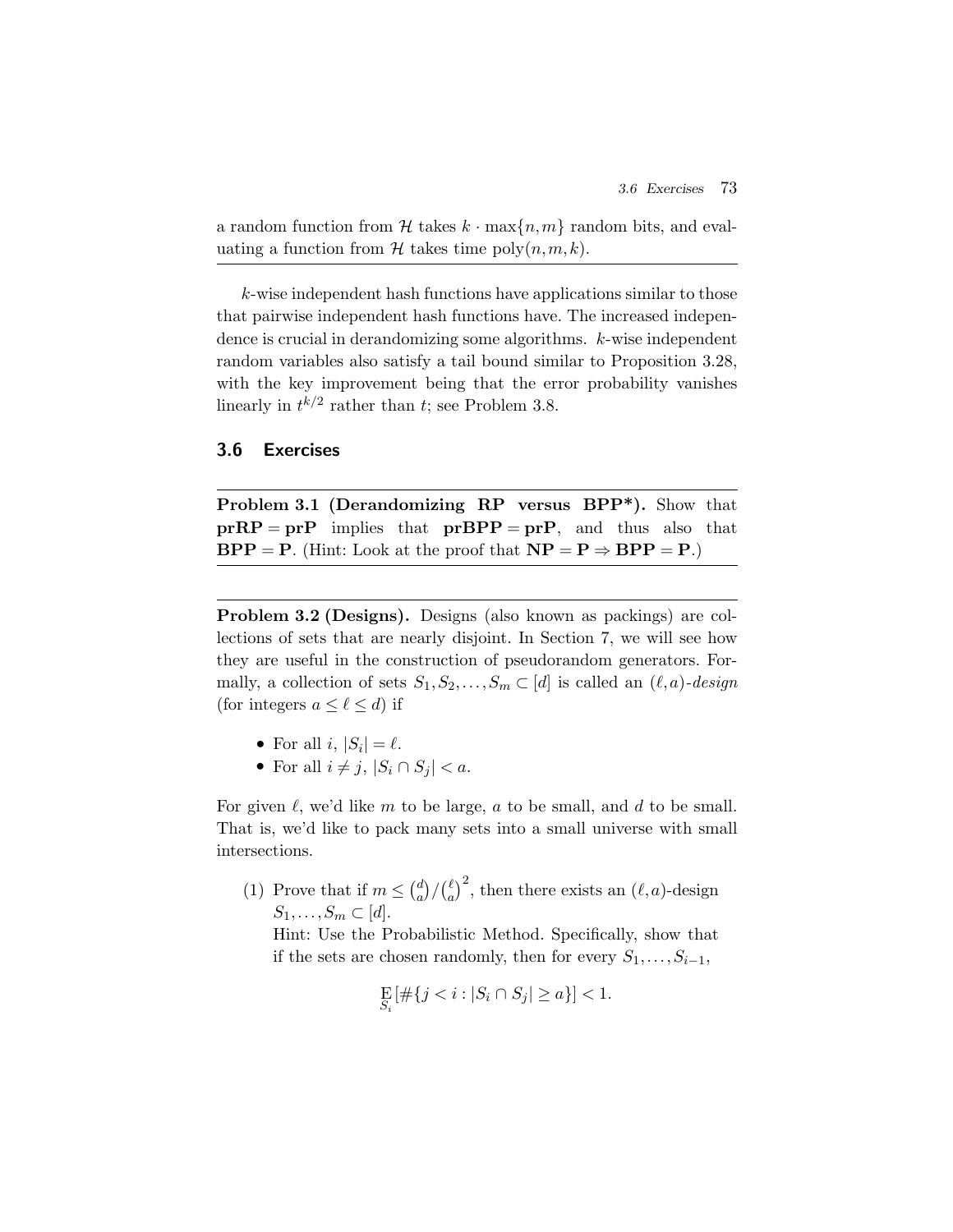- (2) Conclude that for every constant  $\gamma > 0$  and every  $\ell, m \in \mathbb{N}$ , there exists an  $(\ell, a)$ -design  $S_1, \dots, S_m \subset [d]$  with  $d = O(\frac{\ell^2}{a})$ and  $a = \gamma \cdot \log m$ . In particular, setting  $m = 2^{\ell}$ , we fit exponentially many sets of size  $\ell$  in a universe of size  $d = O(\ell)$ while keeping the intersections an arbitrarily small fraction of the set size.
- (3) Using the Method of Conditional Expectations, show how to construct designs as in Parts 1 and 2 *deterministically* in time  $\text{poly}(m, d)$ .

#### **Problem 3.3 (More Pairwise Independent Families).**

- (1) (matrix-vector family) For an  $n \times m$  {0,1}-matrix A and  $b \in \{0,1\}^n$ , define a function  $h_{A,b}: \{0,1\}^m \to \{0,1\}^n$  by  $h_{A,b}(x)=(Ax + b) \mod 2$ . (The "mod 2" is applied componentwise.) Show that  $\mathcal{H}_{m,n} = \{h_{A,b}\}\$ is a pairwise independent family. Compare the number of random bits needed to generate a random function in  $\mathcal{H}_{m,n}$  to Construction 3.23.
- (2) (Toeplitz matrices) A is a *Toeplitz matrix* if it is constant on diagonals, i.e.,  $A_{i+1,j+1} = A_{i,j}$  for all  $i, j$ . Show that even if we restrict the family  $\mathcal{H}_{m,n}$  in Part 1 to only include  $h_{A,b}$ for Toeplitz matrices A, we still get a pairwise independent family. How many random bits are needed now?

**Problem 3.4(Almost Pairwise Independence).** A family of functions H mapping domain [N] to range [M] is ε*-almost pairwise independent*<sup>3</sup> if for every  $x_1 \neq x_2 \in [N], y_1, y_2 \in [M]$ , we have

$$
\Pr_{H \stackrel{\text{R}}{\leftarrow} \mathcal{H}} [H(x_1) = y_1 \text{ and } H(x_2) = y_2] \le \frac{1 + \varepsilon}{M^2}.
$$

 $3$ Another common definition of ε-almost pairwise independence requires instead that for every  $x_1 \neq x_2 \in [N]$ , if we choose a random hash function  $H \stackrel{\text{R}}{\leftarrow} \mathcal{H}$ , the random variable  $(H(x_1),H(x_2))$  is  $\varepsilon$ -close to two uniform and independent elements of [M] in statistical difference (as defined in Section 6). The two definitions are equivalent up to a factor of  $M^2$  in the error parameter  $\varepsilon$ .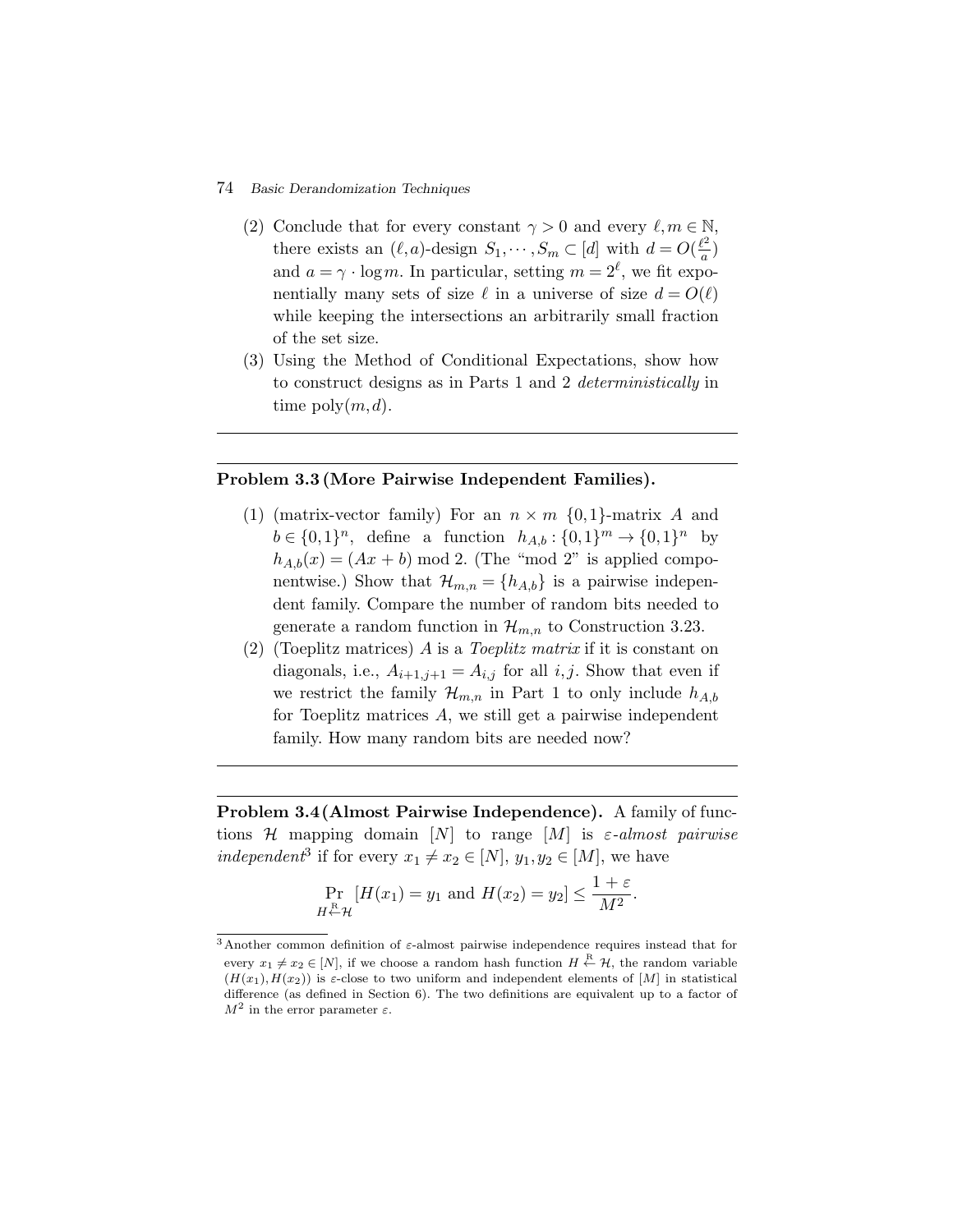- (1) Show that there exists a family  $H$  of  $\varepsilon$ -almost pairwise independent functions from  $\{0,1\}^n$  to  $\{0,1\}^m$  such that choosing a random function from H requires only  $O(m + \log n +$  $log(1/\varepsilon)$  random bits (as opposed to  $O(m+n)$  for exact pairwise independence). (Hint: First consider domain  $\mathbb{F}^{d+1}$ for an appropriately chosen finite field  $\mathbb F$  and  $d \in \mathbb N$ , and look at maps of the form  $h = g \circ f_a$ , where g comes from some pairwise independent family and  $f_a: \mathbb{F}^{d+1} \to \mathbb{F}$  is defined by  $f_a(x_0,...,x_d) = x_0 + x_1a + x_2a^2 + \cdots + x_d a^d.$
- (2) Give a deterministic algorithm that on input an N-vertex,  $M$ -edge graph  $G$  (with no self-loops), finds a cut of size at least  $(1/2 - o(1)) \cdot M$  in time  $M \cdot \text{polylog}(N)$  and space  $O(\log M)$  (thereby improving the  $M \cdot \text{poly}(N)$  running time of Algorithm 3.20).

**Problem 3.5 (Size Lower Bound for Pairwise Independent Families).** Let  $\mathcal{H} = \{h : [N] \to [M]\}$  be a pairwise independent family of functions.

- (1) Prove that if  $N \geq 2$ , then  $|\mathcal{H}| \geq M^2$ .
- (2) Prove that if  $M = 2$ , then  $|\mathcal{H}| \geq N + 1$ . (Hint: based on H, construct a sequence of orthogonal vectors  $v_x \in \{\pm 1\}^{|\mathcal{H}|}$ parameterized by  $x \in [N]$ .)
- (3) More generally, prove that for arbitrary M, we have  $|\mathcal{H}| \ge$  $N \cdot (M-1) + 1$ . (Hint: for each  $x \in [N]$ , construct  $M-1$ linearly independent vectors  $v_{x,y} \in \mathbb{R}^{|\mathcal{H}|}$  such that  $v_{x,y} \perp$  $v_{x',y'}$  if  $x \neq x'.$
- (4) Deduce that for  $N = 2^n$  and  $M = 2^m$ , selecting a random function from H requires at least  $\max\{n,m\} + m$  random bits.

**Problem 3.6(Frequency Moments of Data Streams).** Given one pass through a huge "stream" of data items  $(a_1, a_2, \ldots, a_k)$ , where each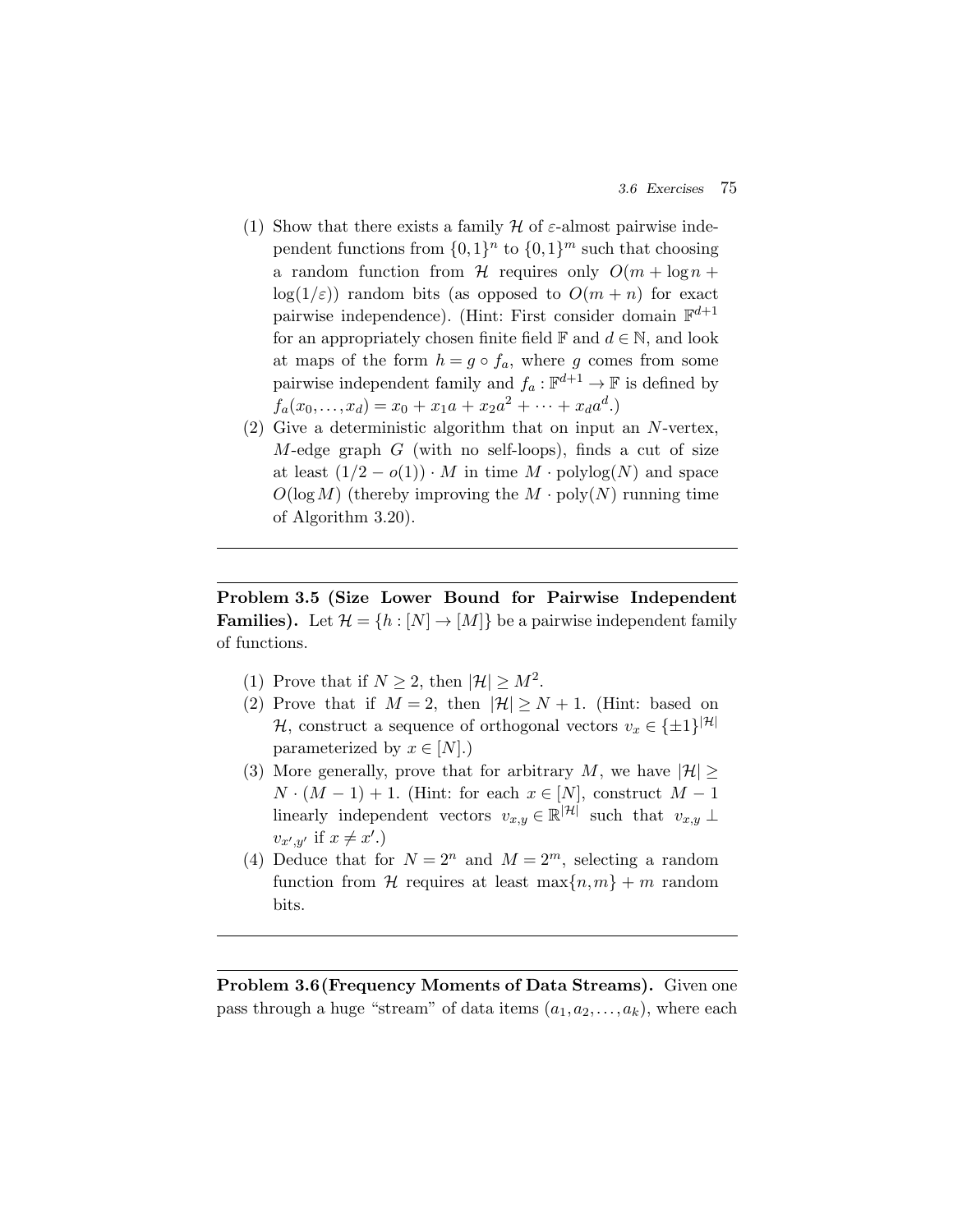$a_i \in \{0,1\}^n$ , we want to compute statistics on the distribution of items occurring in the stream while using small space (not enough to store all the items or maintain a histogram). In this problem, you will see how to compute the *second frequency moment*  $f_2 = \sum_a m_a^2$ , where  $m_a = \frac{4}{3}$  i.e.  $a_i \in \{0,1\}^n$ , we want to compute statistics on the distribution of items occurring in the stream while using small space (not enough to store  $a_i = a$ .

The algorithm works as follows: Before receiving any items, it chooses t random  $\lambda$ -wise independent hash functions  $H_1, \ldots, H_t$ :  $\{0,1\}^n \to \{+1,-1\}$ , and sets counters  $X_1 = X_2 = \cdots = X_t = 0$ . Upon receiving the *i*th item  $a_i$ , it adds  $H_j(a_i)$  to counter  $X_j$ . At the end of the stream, it outputs  $Y = (X_1^2 + \cdots + X_t^2)/t$ .

Notice that the algorithm only needs space  $O(t \cdot n)$  to store the hash functions  $H_j$  and space  $O(t \cdot \log k)$  to maintain the counters  $X_j$ (compared to space  $k \cdot n$  to store the entire stream, and space  $2^n \cdot \log k$ to maintain a histogram).

- (1) Show that for every data stream  $(a_1,...,a_k)$  and each j, we have  $E[X_j^2] = f_2$ , where the expectation is over the choice of the hash function  $H_i$ .
- (2) Show that  $\text{Var}[X_j^2] \leq 2f_2^2$ .
- (3) Conclude that for a sufficiently large constant  $t$  (independent of n and k), the output Y is within 1% of  $f_2$  with probability at least 0.99.
- (4) Show how to decrease the error probability to  $\delta$  while only increasing the space by a factor of  $log(1/\delta)$ .

#### **Problem 3.7(Improved Pairwise Independent Tail Inequality).**

- (1) Show that if X is a random variable taking values in  $[0,1]$ and  $\mu = \mathbb{E}[X]$ , we have  $\text{Var}[X] \leq \mu \cdot (1 - \mu)$ .
- (2) Improve the Pairwise Independent Tail Inequality (Proposition 3.28) to show that if X is the average of t pairwise independent random variables taking values in [0,1] and  $\mu =$ E[X], then  $Pr[|X - \mu| \ge \varepsilon] \le \mu \cdot (1 - \mu)/(t \cdot \varepsilon^2)$ . In particular, for  $t = O(1/\mu)$ , we have  $Pr[.99\mu \le X \le 1.01\mu] \ge 0.99$ .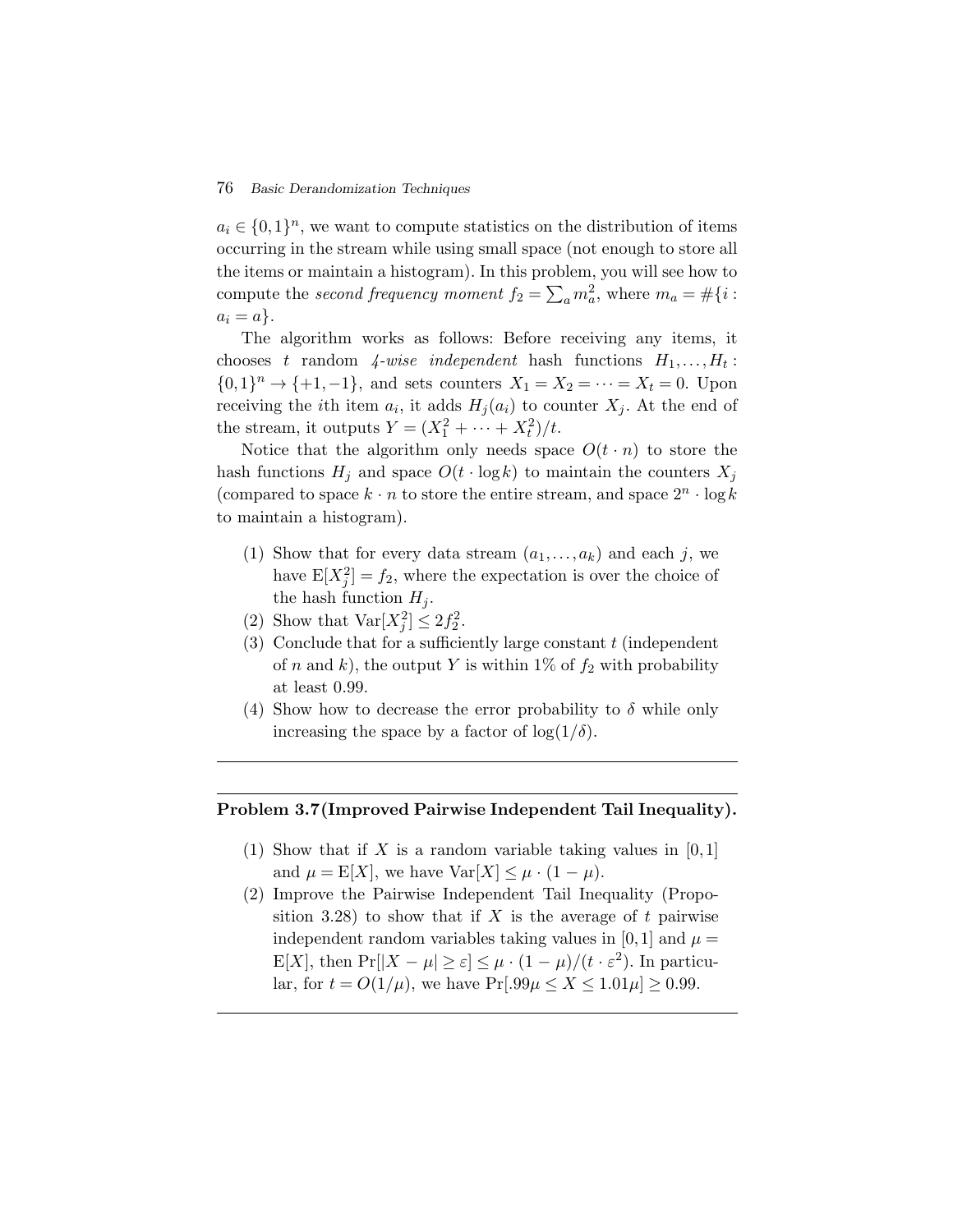**Problem 3.8(***k***-wise Independent Tail Inequality).** Let X be the average of  $t$  k-wise independent random variables for an even integer  $k$ , and let  $\mu = \mathbb{E}[X]$ . Prove that 

$$
\Pr[|X - \mu| \ge \varepsilon] \le \left(\frac{k^2}{4t\varepsilon^2}\right)^{k/2}.
$$

(Hint: show that all terms in the expansion of  $E[(X - \mu)^k] =$  $(Hint \nE[(\sum$  $E[(\sum_{i}(X_i - \mu_i))^k]$  that involve more than  $k/2$  variables  $X_i$  are zero.) Note that for fixed k, this probability decays like  $O(1/(t\epsilon^2))^{k/2}$ , improving the  $1/(t\epsilon^2)$  bound in pairwise independence when  $k > 2$ .

**Problem 3.9 (Hitting Samplers).** A function  $\text{Samp}: [N] \to [M]^t$  is a  $(\delta, \varepsilon)$  *hitting sampler* if for every set  $T \subset [M]$  of density greater than  $\varepsilon$ , we have

$$
\Pr_{(z_1,\ldots,z_t)\stackrel{\text{R}}{\leftarrow}\text{Samp}(U_{[N]})} [\exists i \quad z_i \in T] \ge 1 - \delta.
$$

- (1) Show that every  $(\delta, \varepsilon)$  averaging sampler is a  $(\delta, \varepsilon)$  hitting sampler.
- (2) Show that if we only want a hitting sampler, the number of samples in Theorem 3.30 can be reduced to  $O(1/(\varepsilon\delta))$ . (Hint: use Problem 3.7.)
- (3) For which subset of **BPP** algorithms are hitting samplers useful for doing randomness-efficient error reduction?

#### **3.7 Chapter Notes and References**

The Time Hierarchy Theorem was proven by Hartmanis and Stearns [200]; proofs can be found in any standard text on complexity theory, for example, [32, 161, 366]. Adleman [3] showed that every language in **RP** has polynomial-sized circuits (cf., Corollary 3.12), and this was generalized to **BPP** by Gill. Pippenger [310] showed the equivalence between having polynomial-sized circuits and **P**/**poly**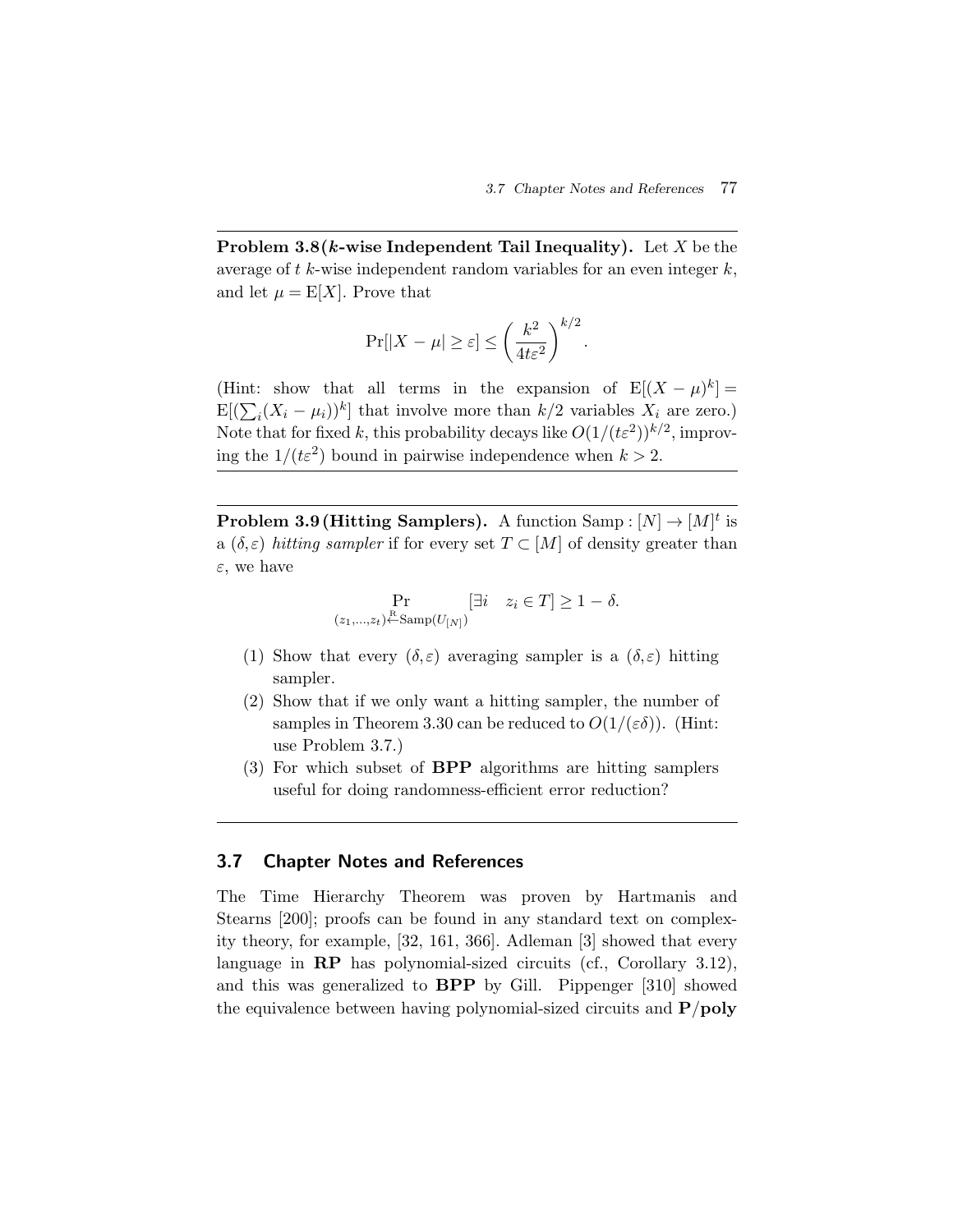(Fact 3.11). The general definition of complexity classes with advice (Definition 3.10) is due to Karp and Lipton [235], who explored the relationship between nonuniform lower bounds and uniform lower bounds. A  $5n - O(n)$  circuit-size lower bound for an explicit function (in **P**) was given by Iwama et al. [218, 254].

The existence of universal traversal sequences (Example 3.8) was proven by Aleliunas et al. [13], who suggested finding an explicit construction (Open Problem 3.9) as an approach to derandomizing the logspace algorithm for UNDIRECTED S-T CONNECTIVITY. For the state of the art on these problems, see Section 4.4. An conjectured deterministic **NC** algorithm for PERFECT MATCHING (derandomizing Algorithm 2.7 in a different way than Open Problem 3.7) is given in [4].

Theorem 3.14 is due to Sipser [364], who proved that **BPP** is in the fourth level of the polynomial-time hierarchy; this was improved to the second level by Gács. Our proof of Theorem 3.14 is due to Lautemann [256]. Problem 3.1 is due to Buhrman and Fortnow [85]. For more on nondeterministic computation and nonuniform complexity, see textbooks on computational complexity, such as [32, 161, 366].

The Method of Conditional Probabilities was formalized and popularized as an algorithmic tool in the work of Spencer [370] and Raghavan [316]. Its use in Algorithm 3.17 for approximating Max-CUT is implicit in  $[279]$ . For more on this method, see the textbooks [25, 291].

A more detailed treatment of pairwise independence (along with a variety of other topics in pseudorandomness and derandomization) can be found in the survey by Luby and Wigderson [281]. The use of limited independence in computer science originates with the seminal papers of Carter and Wegman [93, 417], which introduced the notions of universal, strongly universal (i.e., k-wise independent), and almost strongly universal (i.e., almost  $k$ -wise independent) families of hash functions. The pairwise independent and  $k$ -wise independent sample spaces of Constructions 3.18, 3.23, and 3.32 date back to the work of Lancaster [255] and Joffe [222, 223] in the probability literature, and were rediscovered several times in the computer science literature. The construction of pairwise independent hash functions from Part 1 of Problem 3.3 is due to Carter and Wegman [93] and Part 2 is implicit